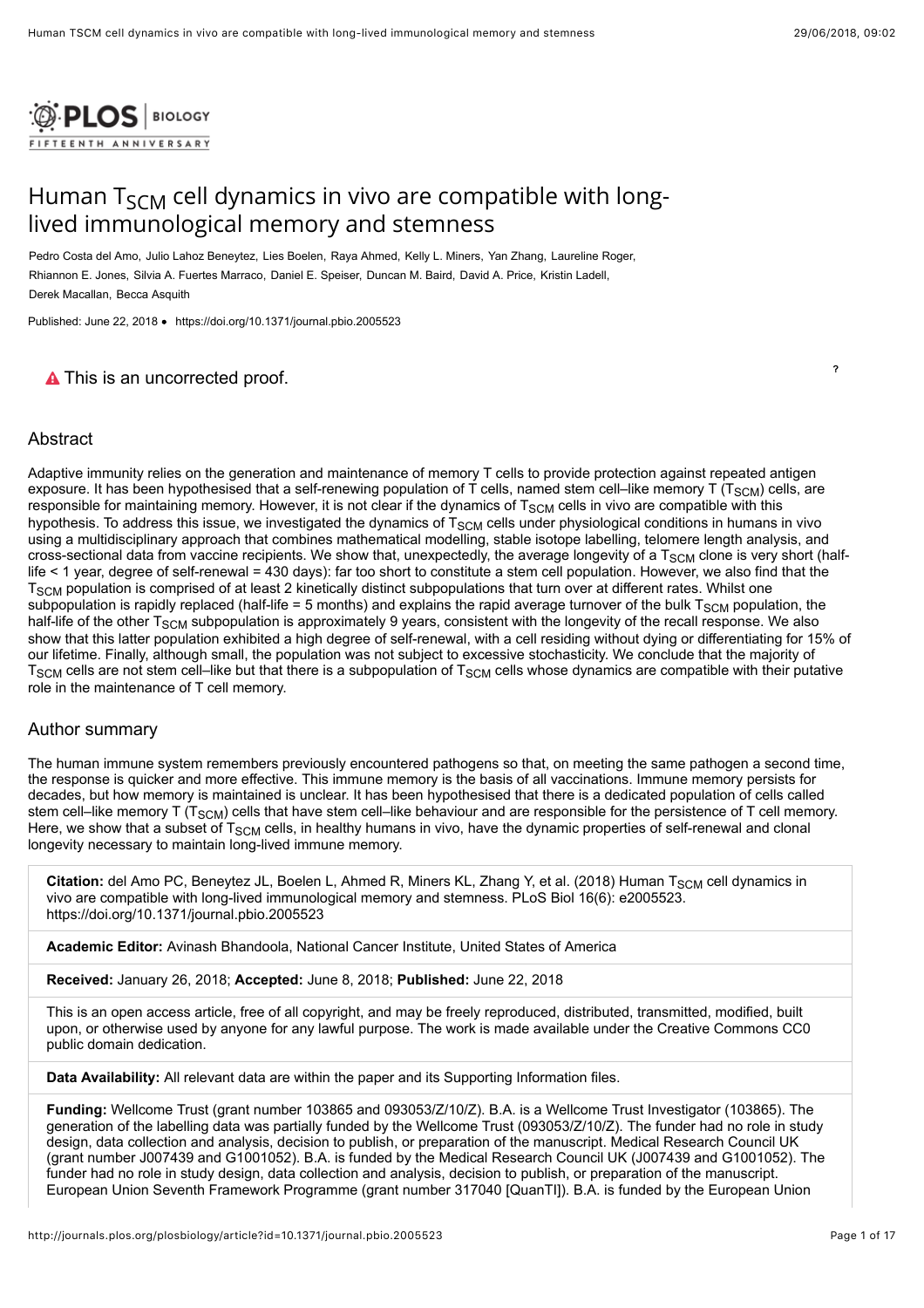Seventh Framework Programme (FP7/2007–2013) under grant agreement 317040 (QuanTI). The funder had no role in study design, data collection and analysis, decision to publish, or preparation of the manuscript. Wellcome Trust (grant number). D.A.P. is a Wellcome Trust Senior Investigator. The funder had no role in study design, data collection and analysis, decision to publish, or preparation of the manuscript. Cancer Research UK (grant number C17199/A18246). D.M.B is funded by Cancer Research UK (C17199/A18246). The funder had no role in study design, data collection and analysis, decision to publish, or preparation of the manuscript.

**Competing interests:** The authors have declared that no competing interests exist.

**Abbreviations:** CCR7, C-C chemokine receptor 7; dA, deoxyadenosine nucleoside; FSC-A, forward scatter area; FSC-H, forward scatter height; HSC, haematopoietic stem cell; IL-7, interleukin 7; IL-7Rα, interleukin 7 receptor alpha; IL-15, interleukin 15; MPP, multipotent progenitor; NS4b, nonstructural protein 4b; ODE, ordinary differential equation; SSC-A, side scatter area; T<sub>CM</sub>, central memory T; TCR, T cell receptor; T<sub>EFF</sub>, T effector; T<sub>EM</sub>, effector memory T; T<sub>SCM</sub>, stem cell–like memory T; YFV, yellow fever virus

# Introduction

The maintenance of long-lived T cell memory is one of the hallmarks of adaptive immunity [\[1](#page-12-0), [2](#page-12-1)]. Multiple studies have shown that the recall response to a previously encountered antigen has a half-life of the order of decades [[3,](#page-12-2) [4\]](#page-12-3). It has been hypothesised that this T cell memory is dynamically maintained by differentiation of a precursor stem cell–like memory population [\[5](#page-12-4)]. Alternative, nonexclusive explanations include replacement by proliferation of differentiated memory T cells or the existence of a putative subpopulation of long-lived memory  $\bar{T}$  cells that has not yet been identified, either because such cells are very rare or because they reside primarily outside of the peripheral blood [\[6](#page-12-5)[–9](#page-13-0)].

Central memory T (T<sub>CM</sub>) cells (CD45RA<sup>—</sup>CCR7<sup>+</sup> in humans) were previously thought to constitute the stem cell–like memory precursor population. Evidence supporting the 'stemness' of T<sub>CM</sub> cells includes their capacity to differentiate into effector memory T (T<sub>EM</sub>) cells and T effector (T<sub>EFF</sub>) cells [\[10](#page-13-1), [11\]](#page-13-2). This hypothesis was further strengthened by cell fate–tracking experiments in mice (using genetic barcoding and single-cell transfer), showing that T $_{\rm CM}$  cells had the capacity to self-renew and that a single T $_{\rm CM}$  cell could reconstitute immune protection against an otherwise lethal pathogen [\[12,](#page-13-3) [13\]](#page-13-4).

However, the concept of T<sub>CM</sub> as the stem cell population has been challenged by the identification of 'stem cell–like' memory T (T<sub>SCM</sub>) cells—which have enhanced stem cell–like properties compared to T<sub>CM</sub> cells—in mice [[14\]](#page-13-5), nonhuman primates [\[15](#page-13-6)], and humans [[16\]](#page-13-7). In humans, like naïve cells, T<sub>SCM</sub> cells are CD45RA<sup>+</sup>CD45RO<sup>—</sup>, and they express high levels of CD27, CD28, interleukin 7 receptor alpha (IL-7Rα), CD62L, and C-C chemokine receptor 7 (CCR7). Unlike naïve cells, T<sub>SCM</sub> cells are clonally expanded and express the memory markers CD95 and CD122 [\[1](#page-12-0), [16\]](#page-13-7).  ${\rm T_{SCM}}$  cells exhibit enhanced proliferative capacity compared to T $_{\sf CM}$  cells, the potential to differentiate into all other classically defined T cell memory subsets (including T $_{\sf CM}$ ), and the ability to retain their phenotype following proliferation both in vitro and in mice in vivo [[1](#page-12-0), [14](#page-13-5)[–16](#page-13-7)]. In light of these observations, it has been suggested that T<sub>SCM</sub> cells are the main stem cell memory population and play a key role in maintaining long-term memory in vivo [[15–](#page-13-6)[18\]](#page-13-8).

There are 3 basic prerequisites for T cell memory stemness: multipotency, self-renewal, and clonal longevity. In this study, we focus on the related dynamic properties of self-renewal and clonal longevity. Self-renewal of human T $_{\rm SCM}$  cells has been demonstrated in vitro [\[19](#page-13-9)], but it remains a concern that the local microenvironment, which may crucially affect the degree of self-renewal, will be different in vivo and in vitro. However, proving self-renewal of human T $_{\rm SCM}$  cells in vivo has so far not been possible because of ethical and technical limitations. The second property we investigate is clonal longevity. Long-lived T cell memory requires that memory T cell clonotypes expressing the same T cell receptor (TCR) persist for several decades in vivo. For example, influenza immunity has been shown to last for several decades [[20\]](#page-13-10), and small pox vaccine–induced T cell memory has a half-life of 8–15 years [\[3](#page-12-2), [4\]](#page-12-3). For T<sub>SCM</sub> cells to constitute a potential precursor population for T cell memory in vivo, the survival of T<sub>SCM</sub> clones needs to be consistent with those estimates. A number of studies suggest that  ${\tt T_{SCM}}$  clones can survive for several years. Biasco and colleagues [\[17\]](#page-13-11) observed that genetically engineered T $_{\rm SCM}$  cells could persist for many years in patients suffering from severe combined immunodeficiency disease. Fuertes Marraco and colleagues [\[21](#page-13-12)] identified a yellow fever virus (YFV)-specific T $_{\rm SCM}$ population up to 25 years after vaccination. Finally, in leukaemia patients who had undergone haematopoietic stem cell (HSC) transplantation, Oliveira and colleagues [[22](#page-13-13)] reported that gene-modified T $_{\rm SCM}$  cells could be detected in the circulation up to 14 years after treatment. These studies support the concept of T<sub>SCM</sub> longevity, albeit in scenarios of lymphocyte depletion or profound years after treatment. These studies support the concept or T<sub>SCM</sub> longevity, albeit in scenarios or lympnocyte depletion or profound<br>CD8<sup>+</sup> T cell expansion. However, it has been shown that the dynamics of posttransplant from normal, unperturbed haematopoiesis [[23–](#page-13-14)[25\]](#page-14-0), and so it cannot be assumed that these transplantation studies in humans necessarily recapitulate the healthy human system. In short,  ${\tt T_{SCM}}$  longevity has not been quantified in normal, unperturbed homeostasis in humans, and the related question of the ability of T $_{\rm SCM}$  to self-renew has not been addressed in any human in vivo system.

In order to investigate human  $T_{SCM}$  cells in homeostasis, we previously performed stable isotope labelling of healthy volunteers and in order to investigate numan T<sub>SCM</sub> cells in nomeostasis, we previously performed stable isotope labelling of nealthy volunteers<br>analysed label uptake in CD4<sup>+</sup> and CD8<sup>+</sup>, naïve T and T<sub>SCM</sub> cells. We found that the T<sub>S</sub> (median 0.02 per day, interquantile range 0.016–0.037 per day, half-life < 1 year) and concluded that the T $_{\rm SCM}$  population is dynamically maintained [[26](#page-14-1)]. However, in this previous study, only labelling data were modelled, and so it was not possible to address the central question of the 'stemness' of the T $_{\rm SCM}$  pool. First, to constitute a stem cell population, it is not enough to have a stably maintained population of cells; stemness requires long-term clonal persistence [\[18](#page-13-8)]. That is, whilst the size of the T $_{\rm SCM}$ population as a whole may be stably maintained, the lifespan of any given antigen-specific precursor population could be short; such limited lifespans would be difficult to reconcile with the hypothesis that  $T_{\rm SCM}$  cells are the repository of T cell memory. Second, the high turnover rates obtained in this labelling study [[26\]](#page-14-1) do not necessarily indicate that the majority of the T $_{\rm SCM}$  population is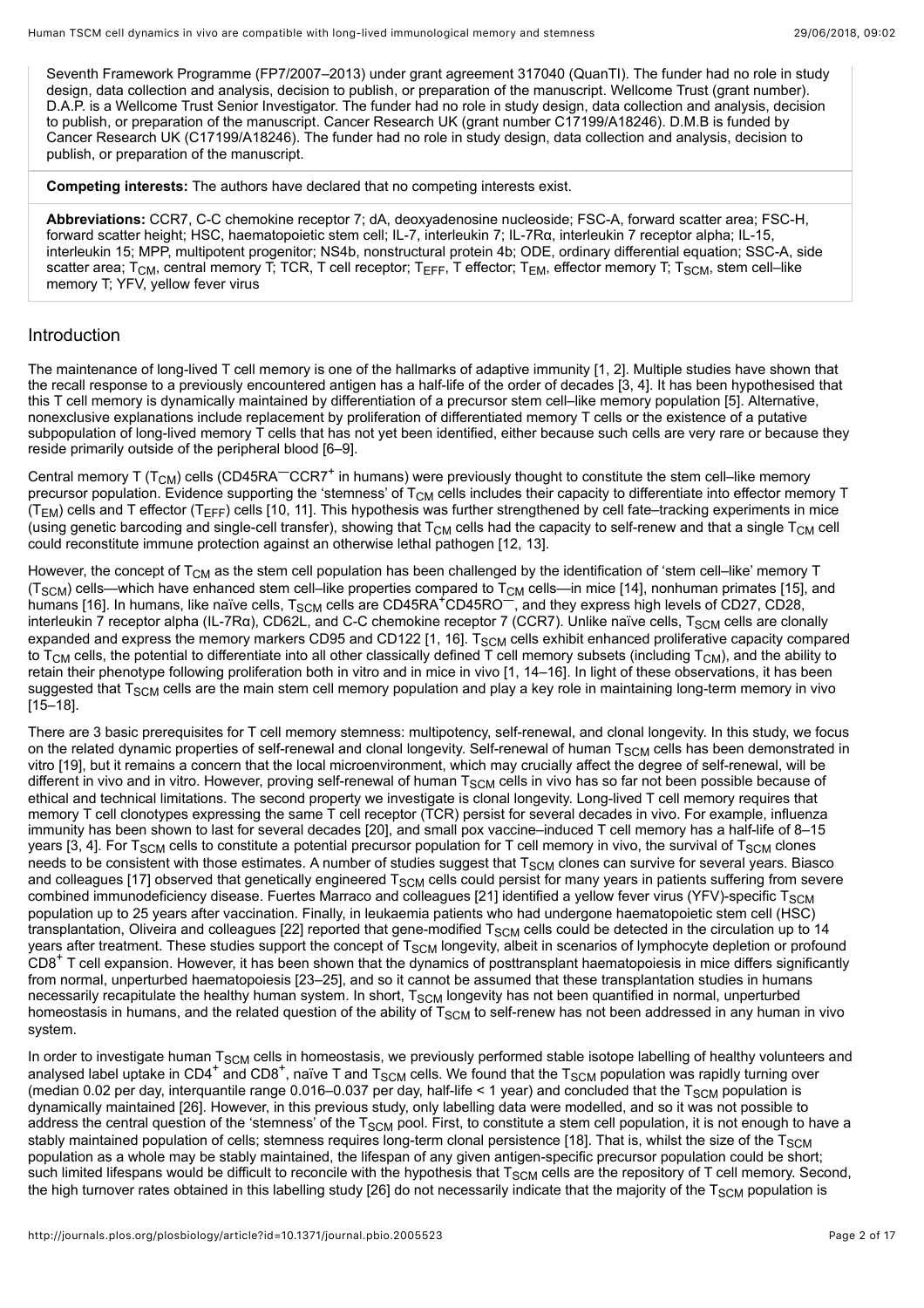replaced by the self-renewal of the T $_{\rm SCM}$  pool; frequent naïve cell differentiation could also be responsible. Indeed, given the very large size of the naïve pool compared to the T $_{\rm SCM}$  pool [\[19](#page-13-9)], a relatively low proportion of proliferating naïve cells would be sufficient to replace lost T $_{\rm SCM}$  cells. In this scenario, T $_{\rm SCM}$  cells would simply represent transit cells on the differentiation pathway from naïve to effector rather than self-renewing stem cells.

Here, we investigate whether the dynamics of T $_{\rm SCM}$  cells in healthy humans are consistent with their putative role as memory stem cells. Specifically, we investigate both the capacity of T<sub>SCM</sub> cells to self-renew and the longevity of T<sub>SCM</sub> clones. It is challenging to address these questions in humans, and they cannot be answered using stable isotope labelling alone, since different scenarios (e.g., 'all new T<sub>SCM</sub> cells come from naïve cell differentiation' versus 'all new T<sub>SCM</sub> cells come from T<sub>SCM</sub> proliferation') can give rise to very similar levels of label in the T $_{\rm SCM}$  population. To enable us to deconvolute these possibilities, we performed telomere length analysis and utilised cross-sectional T $_{\rm SCM}$  cell data from YFV vaccine recipients. Deterministic and stochastic mechanistic mathematical modelling were then used to analyse all 3 datasets. This novel approach allows us to investigate human T $_{\rm SCM}$  cell dynamics in vivo and to address questions previously only investigated in animal models.

# Results

To investigate the dynamics of  $T_{SCM}$  cells in humans in vivo, we analysed experimental data that we obtained in a 7-week stable isotope–labelling study of 5 healthy individuals [\[26](#page-14-1)], in which label incorporation into CD4 $^{\rm +}$  and CD8 $^{\rm +}$  naïve (CD45RA<sup>prignt</sup>CD27<sup>prignt</sup>CCR7<sup>+</sup>CD95 ) and T<sub>SCM</sub> (CD45RA<sup>prignt</sup>CD27<sup>prignt</sup>CCR7<sup>+</sup>CD95<sup>+</sup>) cells was measured at multiple time points ([Fig 1](#page-2-0)). In addition, we performed single-telomere length analysis of each cell population in the same individuals. We then constructed an ordinary differential equation (ODE)-based mathematical model to describe both stable isotope (heavy water) labelling and telomere length, in which we assumed a linear differentiation pathway from naïve to T<sub>SCM</sub> cells [\(Fig 2,](#page-2-1) Methods [[27](#page-14-2)]). SCM cells in numans in vivo, we analysed experimental data that we<br>thy individuals [26], in which label incorporation into CD4<sup>+</sup> and CD8<sup>+</sup> bright $\rm \check{CD}$ 27<sup>bright</sup>CCR7<sup>+</sup>CD95<sup>-</sup>) and T<sub>SCM</sub> (CD45RA<sup>bright</sup>CD27<sup>bright</sup>CCR7<sup>+</sup>CD95<sup>+</sup>

<span id="page-2-0"></span>

# **Fig 1. Cell surface phenotype of naïve and T<sub>SCM</sub> populations.**

right can surface prenotype of naive and insemipopulations.<br>(A) Gating strategy used to sort CD4<sup>+</sup> and CD8<sup>+</sup> naïve and T<sub>SCM</sub> cells for isotope label and telomere length analysis: the top<br>panels show the consequitive gat panels show the consecutive gating to detect  $CDB^+$  or  $CD4^+$  T cells; the bottom panels show the further gating to detect naïve or T<sub>SCM</sub> cells within CD8<sup>+</sup> or CD4<sup>+</sup> populations. (B) Expression of CD45R0, CD28, CD127, and CD45RA on CD8<sup>+</sup> CCR7<sup>+</sup> CD95<sup>–</sup> naïve cells (blue cloud) and CD8<sup>+</sup> CCR7<sup>+</sup> CD95<sup>+</sup> T<sub>SCM</sub> cells (red cloud) compared with bulk CD8<sup>+</sup> T cells (black cloud). (C) as for B but depicting CD4 $^+$  naïve and CD4 $^+$  T $_{\rm SCM}$  compared to bulk CD4 $^+$  T cells. FSC-A, forward scatter area; FSC-H, forward scatter height; SSC-A, side scatter area; T<sub>SCM</sub>, stem cell–like memory T. <https://doi.org/10.1371/journal.pbio.2005523.g001>  $\tilde{\text{F}}$  naïve cells (blue cloud) and CD8<sup>+</sup> CCR7<sup>+</sup> CD95<sup>+</sup> T<sub>SCM</sub> cells (red cloud) compared with bulk CD8<sup>+</sup>  $^+$  naïve and CD4 $^+$  T<sub>SCM</sub> compared to bulk CD4 $^+$ SCM

<span id="page-2-1"></span>

### Fig 2. Model to describe the  $\mathsf{T}_{\mathsf{N}}$  and  $\mathsf{T}_{\mathsf{SCM}}$  populations.

(A) Schematic representation of the model for T<sub>N</sub> and T<sub>SCM</sub> populations. (B) Schematic representation of the model for telomere length data for T<sub>N</sub> and T<sub>SCM</sub> populations when *C* = *k* (inactive telomerase). T<sub>Ni</sub> (or T<sub>SCMi</sub>) represent the number of  ${\sf T}_{\sf N}$  (or T<sub>SCM</sub>) cells which have divided *i* times;  $p_n$ ,  $p_s$ ,  $d_n$ , and  $d_s$  are the proliferation and disappearance rates of T<sub>N</sub> and T<sub>SCM</sub> populations; Δ is the fraction of T<sub>N</sub> cells recruited per day, and *k* is the number of divisions that occur during clonal expansion.  ${\sf T}_{\sf N}$ , naïve T;  ${\sf T}_{\sf SCM}$ , stem cell–like memory T.

<https://doi.org/10.1371/journal.pbio.2005523.g002>

**Heterogeneity in the T<sub>SCM</sub> population**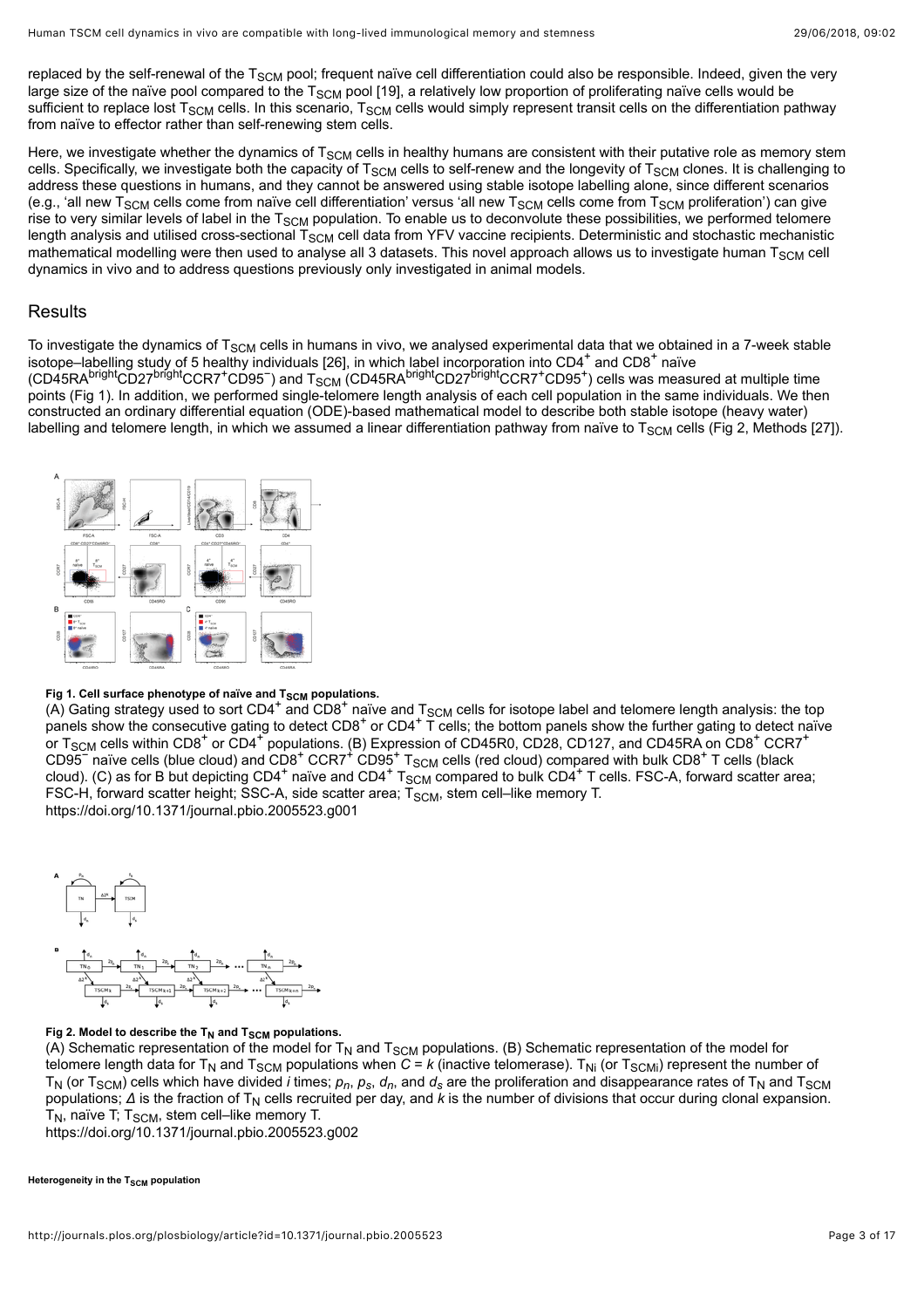Estimates of the rate of T<sub>SCM</sub> renewal and T<sub>SCM</sub> clonal lifespan will depend upon the kinetic structure of the T<sub>SCM</sub> pool. We therefore first asked whether there was evidence for kinetic heterogeneity (i.e., existence of subpopulations with differing kinetics) within the T $_{\rm SCM}$  pool by comparing the quality of fit of a homogenous and heterogeneous version of the mathematical model. In the homogeneous version of the model, we constrain the input rate (proliferation rate + rate of new entrants due to differentiation from naïve cells) of the whole T $_{\rm SCM}$  population to be equal to the disappearance rate of labelled T $_{\rm SCM}$  cells; this condition will be met for a kinetically homogenous population of constant size. In the heterogeneous version of the model, this constraint was relaxed to allow for the possibility of kinetic heterogeneity in the T $_{\rm SCM}$  pool (Methods, [\[28](#page-14-3)]). We used this implicit description of kinetic heterogeneity rather than an explicit description of the subpopulations because it requires fewer parameters (2 compared with 3 for the explicit model [[28–](#page-14-3)[30\]](#page-14-4)) and furthermore does not suffer from the parameter identifiability issue inherent in the explicit kinetic heterogeneity model, which arises due to the very strong correlation between the proliferation rate and size of a subpopulation [\[31\]](#page-14-5). A total of 9 datasets were included in this analysis, representing CD4<sup>+</sup> and CD8<sup>+</sup> T cells (naïve and T<sub>SCM</sub>) from 5 individuals (1<br>CD8<sup>+</sup> T<sub>SCM</sub> cell dataset from 1 subject was not available). We found that, in 7 out o  $CDB<sup>+</sup> T<sub>SCM</sub>$  cell dataset from 1 subject was not available). We found that, in 7 out of the 9 cases, constraining the  $T<sub>SCM</sub>$  population to be homogeneous resulted in a substantially worse description of the data [\(Fig 3\)](#page-3-0); and there was strong evidence to reject the assumption of homogeneity *P* = 5.8 × 10<sup>-7</sup>, *P* = 4.1 × 10<sup>-6</sup> (median of *p*-values calculated using Fisher's F-test for nested models between the homogeneous and heterogeneous models for CD4<sup>+</sup> and CD8<sup>+</sup> T<sub>SCM</sub>, respectively), indicating considerable support for the heterogeneous description of the T<sub>SCM</sub> pool in both CD4<sup>+</sup> and CD8<sup>+</sup> T cell populations [\(S1 Table\)](#page-12-6). In contrast, there was no evidence to reject the null hypothesis of homogeneity in the naïve cell pool ( $P = 0.6$ ,  $P = 0.5$ , for CD4<sup>+</sup> and CD8<sup>+</sup> T<sub>N</sub>, respectively; median of *p*[-values calculated using Fisher's F-test for nested models between the homogeneous and heterogeneous models; S1](#page-12-6) Table).  $-7$   $p = 4.1 \times 10^{-6}$  $^+$  and  $CD8$ <sup>+</sup>  $T_{SCM}$  $\rm_{SCM}$  pool in both CD4<sup>+</sup> and CD8<sup>+</sup>

<span id="page-3-0"></span>

# Fig 3. Label incorporation and telomere length in  $CD4^+$  and  $CD8^+$  naïve T and  $T_{SCM}$  cells.

(A) Experimental labelling data (black dots) and best fit of model to the data assuming kinetic homogeneity (blue solid line) and kinetic heterogeneity (red dashed line) of the CD4<sup>+</sup> T<sub>N</sub> pool (left column) and the CD4<sup>+</sup> T<sub>SCM</sub> pool (right column). (B) Experimental measurement (red symbol) and best fit of the homogeneous ('homog') and heterogeneous ('heterog') models (black symbols) to the average telomere length differences (Θ) between CD4<sup>+</sup> T<sub>N</sub> and CD4<sup>+</sup> T<sub>SCM</sub> cells. Labelling data and telomere length data were fitted simultaneously. We found strong evidence to reject the null hypothesis of homogeneity in the CD4<sup>+</sup> T<sub>SCM</sub> population (median  $P = 5.8 \times 10^{-7}$ , pooled  $P = 3.5 \times 10^{-23}$ ) but not in the CD4<sup>+</sup> T<sub>N</sub> population (median  $P = 0.6$ , CD4<sup>+</sup> T<sub>SCM</sub> population (median *P* = 5.8 × 10<sup>-7</sup>, pooled *P* = 3.5 × 10<sup>-23</sup>) but not in the CD4<sup>+</sup> T<sub>N</sub> population (median *P* = 0.6,<br>pooled *P* = 0.9). (C) and (D) as for A and B but for CD8<sup>+</sup> cells rather than CD4<sup></sup> .<br>found strong evidence to reject the null hypothesis of homogeneity in the T<sub>SCM</sub> population (median *P* = 4.1 × 10<sup>−6</sup>, pooled *P* =  $6.1 \times 10^{-15}$ ) but not in the T<sub>N</sub> population (median *P* = 0.5, pooled *P* = 0.7). Experimental data depicted in this figure can be found in [S1 Data](#page-12-7). T<sub>N</sub>, naïve T; T<sub>SCM</sub>, stem cell–like memory T.

<https://doi.org/10.1371/journal.pbio.2005523.g003>

#### **Magnitude of clonal expansion**

<span id="page-3-1"></span>The size of a newly generated T $_{\rm SCM}$  clone will be an important determinant of clonal longevity, as this determines not just the initial magnitude of a new clone but also the rate at which an existing clone is displaced by new entrants bearing different TCRs. Unfortunately, the size of the clonal expansion accompanying the differentiation of naïve to T $_{\rm SCM}$  cells (*k* in the model; [Fig 2](#page-2-1), Methods) was not identifiable. Different fitting runs to the same dataset (with different initial conditions or different random seeds) gave different estimates of the clonal expansion parameter *k*. Consistent with this, we found that if *k* was fixed to different constant values in the range 0–20, then, with the exception of 1 individual for which the sum of squares increases dramatically for *k* above 15, the sum of squares remained constant in every case for all values of *k* [\(Fig 4A](#page-3-1) and [Fig 4E](#page-3-1)). Henceforth, we systematically repeat all analyses for multiple values of *k* in the range 0–20 to ensure that results are robust despite uncertainty in the clonal expansion parameter. Values of *k* above 20 were not considered biologically plausible [\[13,](#page-13-4) [32,](#page-14-6) [33](#page-14-7)].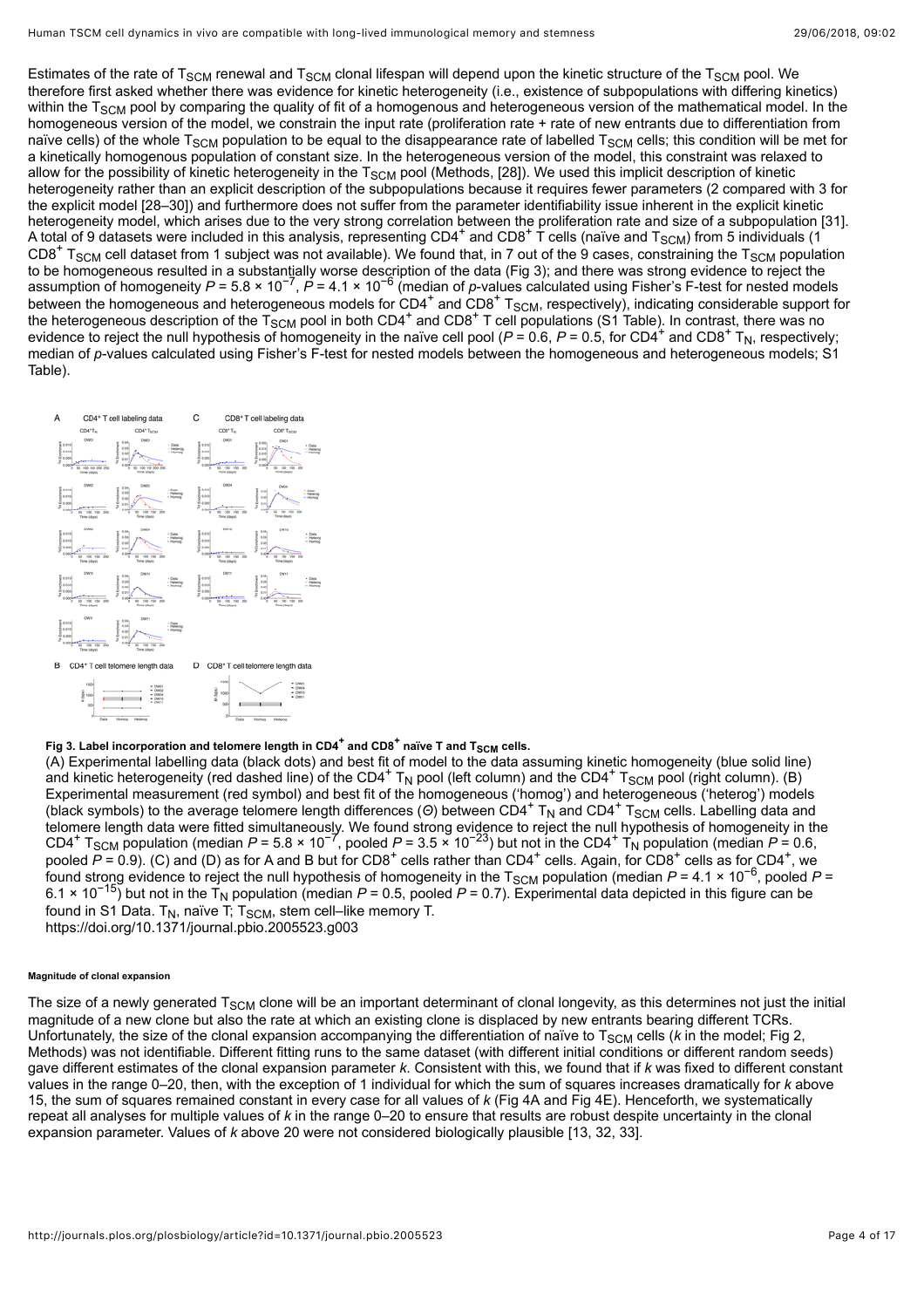

# Fig 4. Estimates of T<sub>SCM</sub> cell parameters from the implicit kinetic heterogeneity model.

(A-H) Estimates of T<sub>SCM</sub> cell parameters as a function of *k* in the CD4<sup>+</sup> (top row: A—D) and CD8<sup>+</sup> (bottom row: E—H) lineages. Isotope labelling and telomere length data were fitted simultaneously, fixing the clonal expansion size *k* to values between 0 and 20 and leaving the remaining parameters free. (A) and (E) show the variation in the sum of squared residuals ('SSR') with *k* in CD4<sup>+</sup> and CD8<sup>+</sup> T cells respectively; (B) and (F) show the variation in the fraction of newly generated T<sub>SCM</sub> cells originating from self-renewing T<sub>SCM</sub> proliferation computed as (ρ<sub>s</sub>T<sub>SCM</sub>) / (2<sup>k</sup>ΔT<sub>N</sub> + ρ<sub>s</sub>T<sub>SCM</sub>); (C) and (G) show the variation in T<sub>SCM</sub> half-lives for CD4<sup>+</sup> and CD8<sup>+</sup> T cells, respectively, and (D) and (H) the variation in T<sub>SCM</sub> antigen-specific precursor lifespans (time until the last cell specific for a given antigen dies or differentiates). In all cases, *k* is plotted on the *x* axis. All results depicted are provided in [S1 Data.](#page-12-7)  $T_{\rm SCM}$ , stem cell–like memory T. <https://doi.org/10.1371/journal.pbio.2005523.g004>  $_{\rm SCM}$  cell parameters as a function of k in the CD4<sup>+</sup> (top row: A—D) and CD8<sup>+</sup>

In summary, we were not able to estimate the size of the clonal expansion *k* upon differentiation of naïve cells to T $_{\rm SCM}$  cells and instead utilised a strategy to investigate  ${\sf T}_{\sf SCM}$  dynamics despite uncertainty in this parameter.

#### $\mathsf{T}_{\mathsf{SCM}}$  clonal longevity

Next, we quantified T<sub>SCM</sub> clonal longevity. We fitted the mathematical model (implicit heterogeneous version) simultaneously to the telomere length and isotope labelling data, with *k* fixed sequentially at different values in the range 0–20. We found that, with the exception of 1 dataset (CD8<sup>+</sup> T cells in DW01), the contribution of naïve cells to T<sub>SCM</sub> replacement was never less than 20% and could be as much as 90% [\(Fig 4B and 4F](#page-3-1)). Correspondingly, the average half-life of a T $_{\rm SCM}$  clone was short: the maximum ever observed (across all values of *k* and across all individuals) was 4 years, but typically, it was much shorter and in the range 0–500 days ([Fig 4C and 4G](#page-3-1)). These conclusions about short clonal longevity were robust to assumptions regarding the activity of telomerase. Specifically, for all values of telomerase compensation considered in the range 0–*k*, the estimated average clonal halflives were never higher than those estimates reported above (in which compensation was a free parameter). Importantly, this halflife represents the duration of memory to an antigen (Methods), not the conventional population half-life.

It is possible that a very small number of surviving T $_{\rm SCM}$  cells is sufficient to generate a substantial recall response, and so a short clonal half-life is not necessarily incompatible with long-lived recall responses. Moreover, extinction of some clones specific for a given antigen is not necessarily problematic if other clones (bearing different TCRs) specific for the same antigen survive. To assess this possibility, we used the exact Gillespie algorithm (Methods) to quantify the time for the last cell of an antigen-specific precursor population to disappear. This is reported as the precursor lifespan in [Fig 4D and 4H.](#page-3-1) Whilst this did lead to a considerable increase in longevity (stochastic estimates of total antigen-specific precursor lifespan were typically 3 times longer than the deterministic clonal half-life), maximum estimates were still only of the order of 2,000 days (about 5 years) for most individuals.

In summary, although individual parameters were poorly identifiable, all parameter combinations able to describe the experimental data were associated with average clonal half-life estimates, which were much lower than the 8–15 year half-life of the recall response [[3,](#page-12-2) [4\]](#page-12-3). Even total precursor lifespans (times until the last cell of an antigen-specific precursor population disappears) were lower than those values in most cases. We conclude that the average T<sub>SCM</sub> population is replaced too rapidly for it to be the stem cell population responsible for maintaining memory.

### **Subpopulation kinetics: YFV-specific responses**

The model used up to this point allows for heterogeneity but nevertheless reports population averages (i.e., the proliferation rate and clonal half-life averaged across the whole T $_{\rm SCM}$  population). This averaging could be hiding a small, long-lived population within the bulk short-lived population. Expanding our model, which deals with heterogeneity implicitly (and thus averages across the population), to one that deals with heterogeneity explicitly (and thus provides estimates for the half-lives of all subpopulations) is problematic, as even the simplest version of the explicit heterogeneity model suffers from severe identifiability issues [[30\]](#page-14-4) and fails to deliver the parameters of interest when fitted to labelling data. We confirmed that, for our more complex system with both naïve and T $_{\rm SCM}$  cells, an explicit description of heterogeneity provided no information. To address this problem, we therefore sought an alternative class of data.

We analysed published data of the vaccine-induced YFV-specific T<sub>SCM</sub> response in humans from Fuertes Marraco and colleagues we analysed published data of the vaccine-induced YFV-specific T<sub>SCM</sub> response in numans from Fuertes Marraco and colleagues<br>[[21\]](#page-13-12). In brief, the magnitude of the CD8<sup>+</sup> T<sub>SCM</sub> cell response to the HLA-A\*02-restricted YFV epitope was measured by HLA class I tetramer at different time points (range 0.27–35.02 years) postvaccination in a crosssectional study of 37 recipients of the YF-17D YFV vaccine.

We fitted the explicit heterogeneity version of the naïve T ("T<sub>N</sub>") and T<sub>SCM</sub> model to all 3 types of CD8<sup>+</sup> T cell data (isotope labelling, telomere length, and YFV) simultaneously (Supplementary Methods in [S1 Text](#page-12-8)). The fits are shown in [Fig 5](#page-5-0). As for the implicit heterogeneity model, the fraction of new T<sub>SCM</sub> cells originating from naïve cells was high (minimum 10%, median 44%). We implicit neterogeneity model, the fraction of new T<sub>SCM</sub> cells originating from nalve cells was high (minimum 10%, median 44%). We<br>found evidence for at least 2 subpopulations of CD8<sup>+</sup> T<sub>SCM</sub> cells (designated T<sub>SCM1</sub> and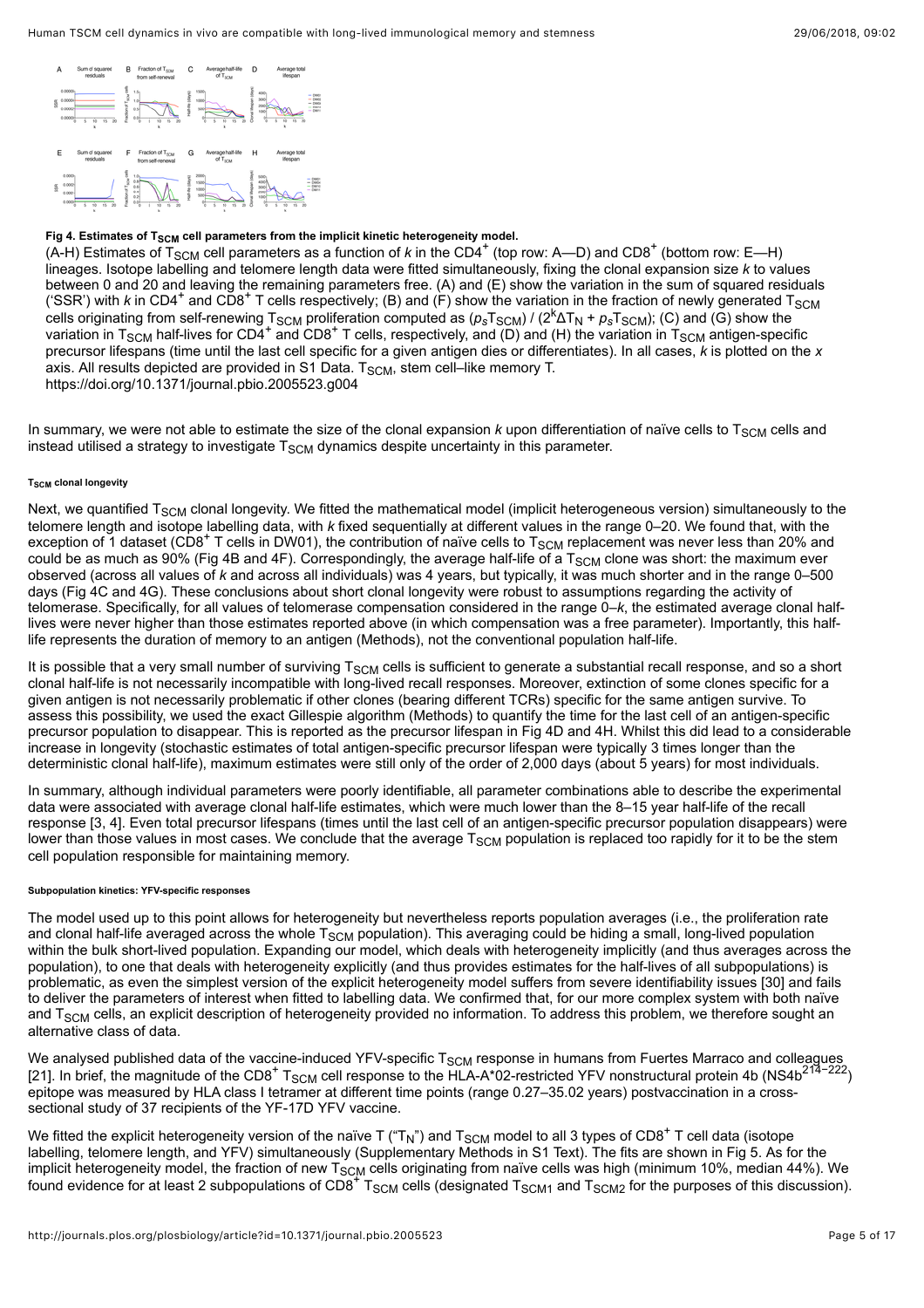The majority of the T<sub>SCM</sub> cells generated upon clonal expansion of naïve cells differentiated into the T<sub>SCM1</sub> subpopulation, characterised by a short half-life (≤1 year) and a high replacement rate (median 0.02 per day, interquantile range 0.024–0.045 per day), slightly higher than the average rates estimated by the previous model. The remaining fraction of the generated clone was observed to enter a long-lived subpopulation with a median half-life of 9 years ([Table 1](#page-5-1), [S2 Table\)](#page-12-9). Surprisingly, although the fraction of naïve cells entering the T $_{\rm SCM2}$  pool was low, because of its low death/differentiation rate, the number of long-lived T $_{\rm SCM2}$ cells in the circulation at any given time could be as high as, or even higher than, the number of rapidly proliferating T $_{\rm SCM1}$  cells. Results are summarised schematically in [Fig 5C.](#page-5-0) Four other weighting strategies (of the different types of data) yielded the same conclusions in all cases ([S1 Fig](#page-11-0), [S3 Table\)](#page-12-10).

<span id="page-5-0"></span>

# Fig 5. Label incorporation, telomere length, and YFV predictions for CD8<sup>+</sup> T<sub>N</sub> and T<sub>SCM</sub> cells.

Fi<mark>g 5. Label incorporation, telomere length, and YFV predictions for CD8<sup>+</sup> T<sub>N</sub> and T<sub>SCM</sub> cells.<br>(A) Fit of the explicit heterogeneity model to isotope labelling data from CD8<sup>+</sup> T<sub>N</sub> and T<sub>SCM</sub> cells and to the YFV-spe</mark> data. Experimental data are represented by solid black symbols. (B) fits to the average telomere length differences (*Θ*) between the CD8<sup>+</sup> T<sub>N</sub> and T<sub>SCM</sub> pools, experimental data shown in red. The number of bps lost per division was taken to be δ = 50 bp/division. Isotope labelling, telomere length, and the YFV data were fitted simultaneously. (C) Schematic summary of estimated T<sub>N</sub> and T<sub>SCM</sub> dynamics. Estimates are the medians across subjects obtained from the fits shown in panels A and B. Parameter estimates for each subject are provided in [Table 1](#page-5-1) and [S2 Table](#page-12-9). The size of the squares is proportional to the population size. Labelling data and telomere data are provided in [S1 Data;](#page-12-7) the YFV tetramer data were previously published [[21](#page-13-12)]. bp, base pair; T<sub>N</sub>, naïve T; T<sub>SCM</sub>, stem cell–like memory T; YFV, yellow fever virus. <https://doi.org/10.1371/journal.pbio.2005523.g005>

<span id="page-5-1"></span>

|               | <b>half life Target</b><br>[sears] | <b>Ball life Turner</b><br>[vears] | Tacag/Tacag monast        |                                                                                 |
|---------------|------------------------------------|------------------------------------|---------------------------|---------------------------------------------------------------------------------|
| <b>DW#1</b>   | 8.02 (99% CE0.02-6.74)             | 13:32 (95% CJ 2.26 - 20.68)        | 8.25 (95% CE0.14-8.89)    | 3.6 x 10 <sup>-9</sup> (90% CE7.6 x 10 <sup>-9</sup> -7.2 x 10 <sup>-9</sup> )  |
| <b>DW84</b>   | 0.14 (95% CE0.01-3.7%)             | 4.59 (97% CL2.15-20.41)            | 0.38 (95% CT-0.30-0.98)   | 4.1 x 10 <sup>-7</sup> (95% CE2.0 x 10 <sup>-7</sup> -7.6 x 10 <sup>-7</sup> ). |
| DW10          | 8.69 (95% CE0.05-8.77)             | 9:09 (93% CI 2.35-36.50)           | 8.51 (95% CE0.37-8.74)    | 2.6×10 <sup>-2</sup> 190% CEL9 x 10 <sup>-2</sup> -1.5 x 10 <sup>-1</sup> )     |
| DW11          | 6.90 (95% CT-5.03-3.98)            | 8.39 (93% CL3.75-17-81)            | 0.82 (95% CI 0.46-0.95)   | 3.5 x 10 <sup>-1</sup> (95% CE2.1 x 10 <sup>-1</sup> -7.5 x 10 <sup>-1</sup> )  |
| <b>MEDIAN</b> | 0.41 (95% CE0.02-3.90)             | 8.74 (97% CE2.30-18.71)            | 8.55 (97% CT 0.36, 8.92). | 3.8 x 10 <sup>-1</sup> (90% CEL9 x 10 <sup>-1</sup> -7.5 x 10 <sup>-1</sup> )   |

# Table 1. Parameter estimates for CD8<sup>+</sup> T<sub>SCM</sub> cells from the explicit heterogeneity model.

Parameter estimates with 95% CIs (in parentheses) obtained by fitting the explicit heterogeneity model to isotope labelling, telomere length, and YFV datasets simultaneously. Table shows estimated half-life of the 2 subpopulations, the relative size of the long-lived T<sub>SCM2</sub> subpopulation (T<sub>SCM2</sub>/T<sub>SCM</sub>), and the fraction of cells from each clonal burst that enter the T<sub>SCM2</sub> subpopulation (*f*). Additional parameters are given in [S2 Table](#page-12-9).

<https://doi.org/10.1371/journal.pbio.2005523.t001>

### $\tt Long-lived CD8<sup>+</sup> T<sub>SCM</sub> cells: Degree of self-renewal and clonal stability$

The long-lived T<sub>SCM</sub> subpopulation identified in the previous section (Subpopulation kinetics) is a potential candidate for the stem cell population responsible for the maintenance of immune memory. We therefore investigated the degree of self-renewal and clonal stability within this long-lived T<sub>SCM</sub> compartment. The degree of self-renewal of a population at steady state, 1 / (death rate + differentiation rate–proliferation rate), quantifies the upstream input necessary to maintain a population. If there is a large upstream contribution, then the degree of self-renewal will be low [\[34](#page-14-8)]. A perfectly self-renewing population (e.g., HSCs) will have an infinite degree of self-renewal. We quantified the degree of self-renewal for the long-lived population and found a median of 4,600 days, with the range 2,400–7,300 days [\(S2 Table\)](#page-12-9). This implies that, on average, a T $_{\rm SCM}$  cell (or its progeny) from the long-lived subpopulation resides in the T $_{\rm SCM}$  compartment without dying or differentiating for 4,600 days.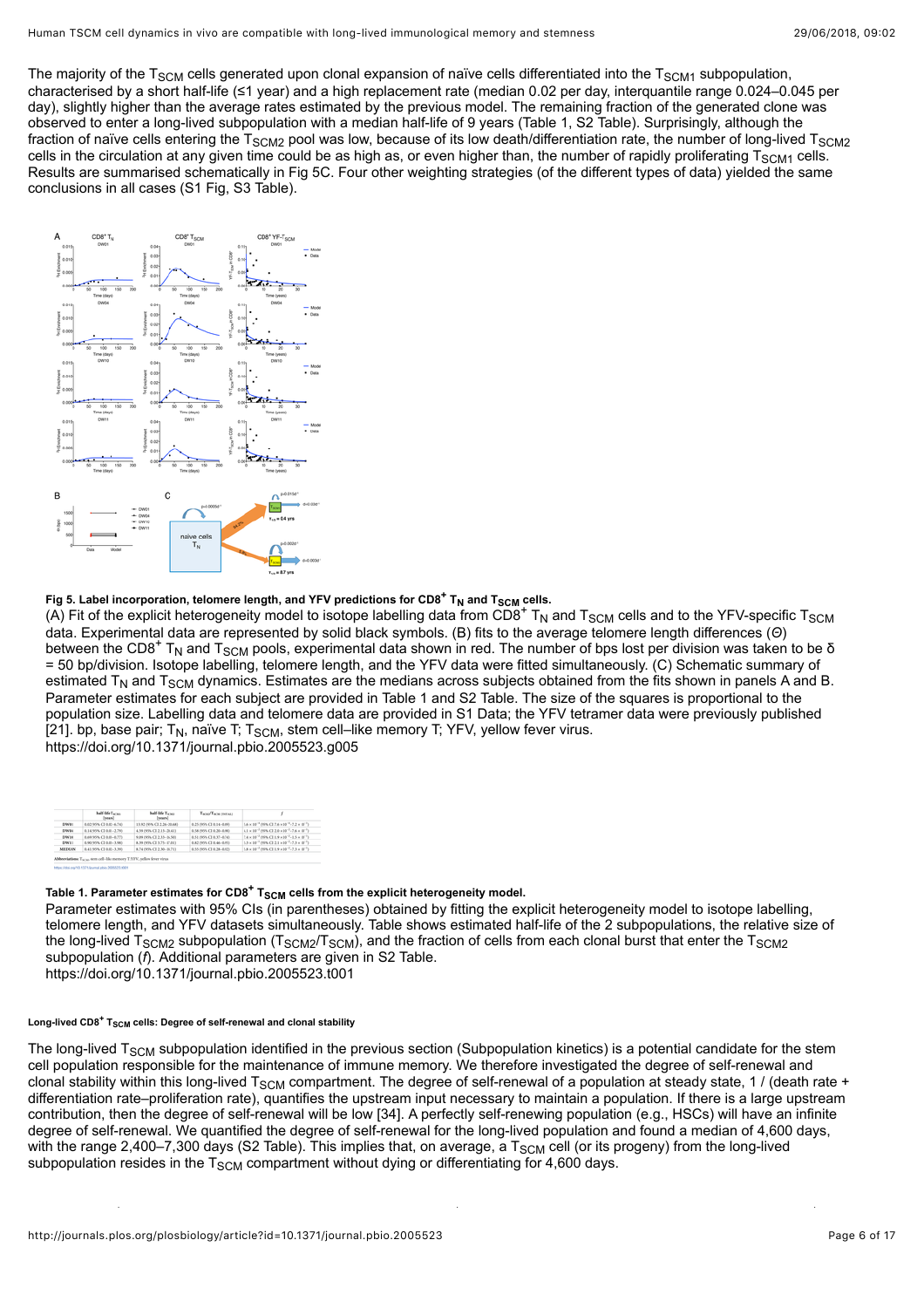The total CD8<sup>+</sup> T<sub>SCM</sub> population is small (2%–3% of circulating CD8<sup>+</sup> lymphocytes [\[19](#page-13-9)], 1%–5% of lymph node–resident CD8<sup>+</sup> T cells [\[35](#page-14-9)]). If only a proportion of this already small population is responsible for maintaining memory, then this raises the issue that, although the precursor population specific for a given antigen may have a long half-life, the small size of that population could mean that its dynamics are highly stochastic. That is, there may be wide ranges in the length of memory, and some antigen-specific precursor populations would be predicted to be lost by stochastic extinction soon after generation—i.e., memory would be erratic and fallible. To investigate the stochasticity of the length of memory within the long-lived T $_{\rm SCM}$  pool, we performed Gillespie simulations of the size of the antigen-specific precursor population based on the parameter estimates derived from model fitting for each of the 4 individuals with CD8<sup>+</sup> T cell data. Although there was stochasticity in the half-lives of antigen-specific precursors across different runs, the variation was not large ([Fig 6A](#page-6-0)), and the different trajectories were tightly clustered ([Fig 6B](#page-6-0)).

<span id="page-6-0"></span>

### Fig 6. Stochastic dynamics of the long-lived antigen-specific T<sub>SCM</sub> populations.

Gillespie simulations of the change in size of antigen-specific precursor populations within the long-lived T<sub>SCM</sub> pool were performed for each individual. (A) Distribution of antigen-specific precursor population half-lives. (B) Five randomly chosen Gillespie simulations for the 2 subjects exhibiting the most interrealisation variation (DW01 and DW10). Simulations were performed using the T<sub>SCM</sub> parameters estimated by fitting the explicit heterogeneity model ([Table 1](#page-5-1) and [S2 Table](#page-12-9)). All results depicted are provided in [S1 Data](#page-12-7).  $T_{\rm SCM}$ , stem cell–like memory T.

<https://doi.org/10.1371/journal.pbio.2005523.g006>

### **Subpopulation kinetics: Compatibility with long half-lives between 5 and 15 years**

Concerned that the YFV vaccine, which is known to generate an exceptional CD8<sup>+</sup> T cell response, may not be representative of a typical antigen, we also sought to study T $_{\rm SCM}$  dynamics independent of the YFV dataset. Guided by the concept that there may be a long-lived T<sub>SCM</sub> subpopulation, we fitted the explicit kinetic heterogeneity model to the isotope labelling and telomere length data, ignoring the YFV data but imposing a half-life greater than 5 years on the long-lived  $T_{SCM}$  subpopulation. As expected, parameters ignoring the YFV data but imposing a nair-life greater than 5 years on the long-lived TSCM subpopulation. As expected, parame<br>could no longer be reliably identified, but we were able to conclude that the dynamics of CD8<sup>+</sup> long subpopulation half-lives between 5 and 15 years ([S2 Fig](#page-11-1)). This approach also allowed us to study CD4<sup>+</sup> T<sub>SCM</sub> cells (which were not measured in the YFV study). Again, we found that the dynamics of  $CD4^+$  T<sub>SCM</sub> cells were compatible with the presence of a similarly long-lived subpopulation with a half-life between 5 and 15 years [\(S3 Fig\)](#page-11-2).

# **Discussion**

One leading explanation for the maintenance of long-term immunological memory is the existence of a stem cell–like population of memory T cells, able to both self-renew and to differentiate into all other subsets of the T cell memory pool [\[12](#page-13-3), [17,](#page-13-11) [21\]](#page-13-12). It has been suggested that the recently discovered T<sub>SCM</sub> population is the main stem cell population responsible for maintaining T cell memory [[18,](#page-13-8) [36\]](#page-14-10).

In a previous study, we used stable isotope labelling to investigate T<sub>SCM</sub> dynamics at equilibrium in healthy subjects [\[26\]](#page-14-1). This in a previous study, we used stable isotope labelling to investigate  $T_{\rm SCM}$  dynamics at equilibrium in nealthy subjects [26]. This<br>revealed unexpectedly high rates of turnover in the CD4<sup>+</sup> and CD8<sup>+</sup> T<sub>SCM</sub> compartmen  $\tau_{\rm SCM}$  population as a whole is stable, it did not establish whether new  $\tau_{\rm SCM}$  cells were generated from naïve cells or by  $\tau_{\rm SCM}$ proliferation. Moreover, the key parameters of clonal longevity and self-renewal, which are prerequisites for stemness, could not be deconvoluted. Given that T<sub>SCM</sub> cells were found to die and be replaced rapidly, the source of the replacing cell becomes critical. Even a small contribution from naïve cells can result in a weakly self-renewing population and loss of memory as existing clones are replaced by cells specific for a different antigen.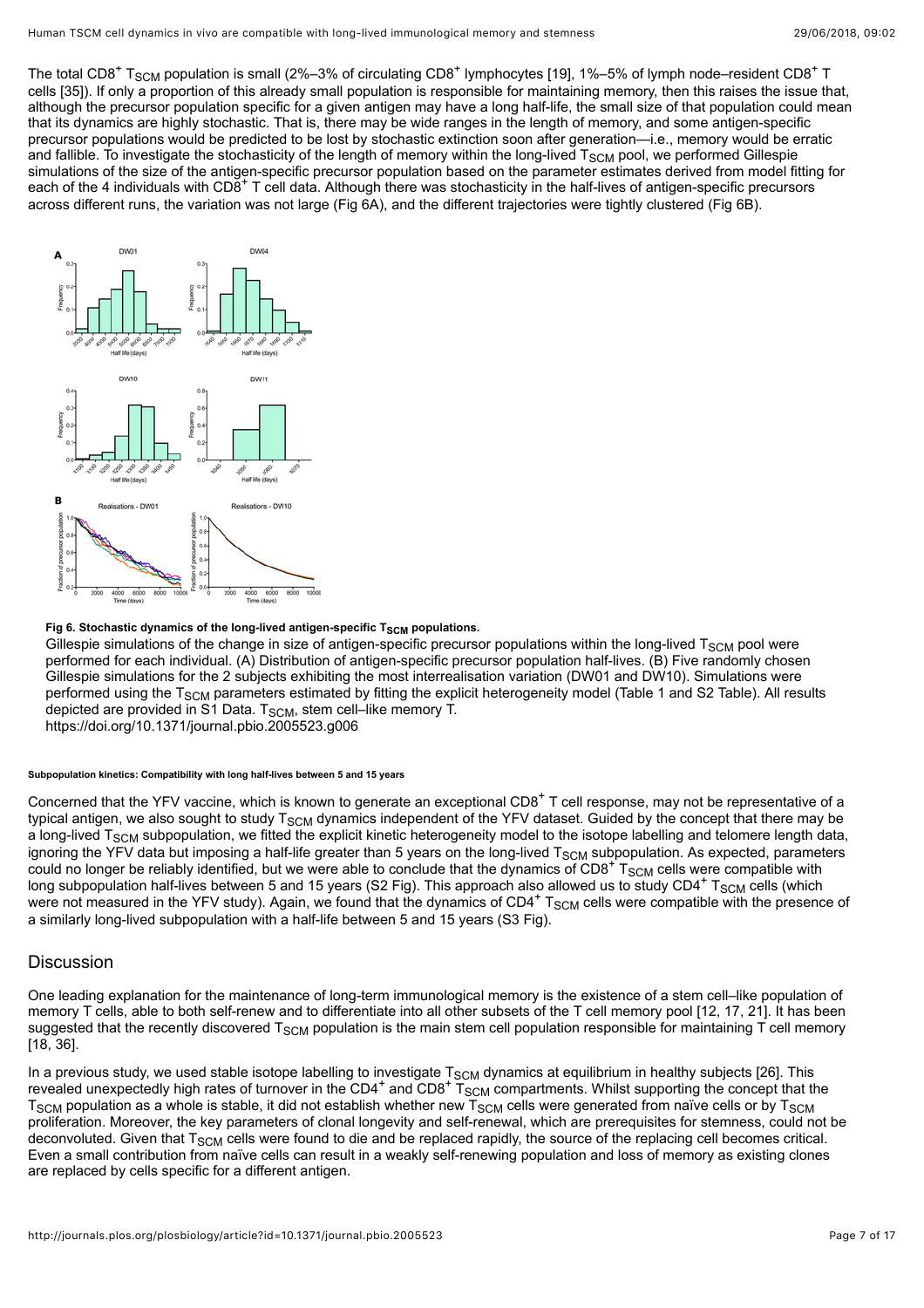In the present study, we overcame these limitations by simultaneously fitting telomere length and tetramer data to constrain the space of possible models and improve parameter identifiability. We report that firstly, the T $_{\rm SCM}$  population is kinetically heterogeneous, with at least 2 kinetically distinct subpopulations turning over at different rates; and secondly, the dynamics of a subpopulation of T<sub>SCM</sub> cells are compatible with their hypothesised role as the main stem cell–like T cell precursor responsible for the maintenance of T cell memory. The best description of the data is one in which the kinetically heterogeneous T $_{\rm SCM}$  population, despite its high average replenishment rate of approximately 2% per day, contained a fraction of long-lived T $_{\rm SCM}$  cells. The half-life of this slower subpopulation was approximately 9 years, consistent with the 8–15 year half-life estimated for the recall response to a given antigen [[3](#page-12-2), [4](#page-12-3)]. Furthermore, although this subpopulation was small, the dynamic behaviour of individual clones was not excessively stochastic, and the half-life of a given antigen-specific precursor population was tightly distributed. Finally, we estimated that the degree of self-renewal of the long-lived  ${\sf T}_{\sf SCM}$  subpopulation was approximately 4,600 days.

The quantification of the dynamics of T $_{\rm SCM}$  cells is not easily addressed in humans, and different studies invariably involve different compromises. An advantage of our study is that it examines the natural dynamics of T $_{\rm SCM}$  cells in healthy, lymphocyte-replete individuals. A disadvantage is that many of the model parameters were poorly identifiable; nevertheless, firm conclusions about clonal longevity and self-renewal can be drawn. A second disadvantage is that it utilises vaccination data generated using a vaccine (the YFV-17D vaccine) known for its ability to generate an exceptional CD8<sup>+</sup> T cell response and which may not be representative of average immunity. To address this potential caveat, we repeated our analysis without reference to the YFV vaccination data. Whilst this reduced our ability to estimate individual parameters, it did confirm the conclusion that the T $_{\rm SCM}$  population consists of subpopulations with different kinetics and that high turnover and short half-lives of the bulk T $_{\rm SCM}$  population do not rule out the existence of a slowly turning over subpopulation with the dynamic properties required for  $T_{SCM}$  cells to maintain both CD4<sup>+</sup> and CD8<sup>+</sup> T cell memory. Finally, it should be noted that our study was confined to circulating  $T_{\rm SCM}$  cells. In mice, it has been shown that memory T cell dynamics can vary across different anatomical compartments (spleen versus bone marrow) [[37\]](#page-14-11). For human studies, ethical and technical considerations mean that repeated sampling of cells must be limited to the peripheral blood compartment. However, this does enable direct comparison with previously reported data, including the seminal description of human T $_{\rm SCM}$  cells [\[16\]](#page-13-7), which was based on circulating cells.

Our findings of kinetic heterogeneity in the human T $_{\rm SCM}$  population are reminiscent of the proliferative heterogeneity described for transplanted HSCs in lethally irradiated mice [[38\]](#page-14-12), in which levels of Kit receptor distinguished cell subpopulations with different expansion capacities. Similarly, studies of human  $CD4^+$  and  $CD8^+$  T<sub>SCM</sub> cells cultured in the presence of cytokines (either interluekin 15 [IL-15] or interluekin 7 [IL-7] + IL-15) in vitro have also reported that a fraction of cells proliferated rapidly, while the majority remained quiescent [\[39](#page-14-13)] [[19](#page-13-9)]. Finally, in rhesus macaques, circulating T $_{\rm SCM}$  cells had a level of Ki-67 expression that the author remarked was 'unexpectedly large' (mean > 10%) [[36\]](#page-14-10); this is consistent with our finding that, on average, the T $_{\rm SCM}$ population in peripheral blood turns over rapidly. Our proliferation rate estimates for naïve and T $_{\rm SCM}$  cells can be compared with proliferation rate estimates of other T cell subsets obtained using stable isotope labelling. We found that the proliferation of naïve T cells is slowest, *p* = 0.0005d<sup>-1</sup>, and comparable with previous estimates [\[40](#page-15-0)], though in this latter study, the gating strategy would have inadvertently included  $T_{SCM}$  cells in the naïve cell gate. Next is the slow  $T_{SCM}$  subpopulation with a proliferation rate an order of magnitude faster than naïve cells (*p* = 0.002d<sup>-1</sup>), then the fast T<sub>SCM</sub> subpopulation with a median proliferation rate of *p* = 0.015d $^{-1}$  comparable with that of memory cells (0.006d $^{-1}$ –0.02d $^{-1}$  [[29](#page-14-14), [41](#page-15-1)]). Giving the following rank order of proliferation rates: naïve < slow T<sub>SCM</sub> < fast T<sub>SCM</sub> ≲ memory. Our estimate of the degree of self-renewal are is more difficult to place in context. To the best of our knowledge, this parameter has only been quantified previously for murine HSCs. Our estimate of 4,600 days for the degree of self-renewal of the long-lived T<sub>SCM</sub> subpopulation is naturally less than the corresponding estimate for murine HSC which is, by definition, infinite—but is greater than the degree of self-renewal of compartments immediately adjacent to HSCs in the differentiation pathway—namely, short-term HSCs (degree of self-renewal of 90–150 days in mice) and multipotent progenitors (MPPs; degree of self-renewal of 7–28 days in mice) [\[23](#page-13-14), [34](#page-14-8)]. If we convert to 'animal lifespans' (80 years for human, 2 years for mice; a scaling which appears valid for T cell kinetics [\[41\]](#page-15-1)), then we see that the degree of self-renewal of T<sub>SCM</sub> cells is 0.15 lives; i.e., a long-lived T $_{\rm SCM}$  cell resides without dying or differentiating for approximately 15% of our lifespan. This is similar to the degree of self-renewal of short-term HSCs (0.12–0.2 lives) and greater than the degree of self-renewal of MPPs (0.01–0.04 lives). It is remarkable that a peripheral cell population that is towards the end of the haematopoietic differentiation pathway should have a degree of self-renewal that is comparable with short-term HSCs.  $_{\rm SCM}$  cells in the naive cell gate. Next is the slow T $_{\rm SCM}$ <br>scells (n = 0.002d<sup>-1</sup>), then the fast Teau Subpopulation nitude faster than haive cells (p = 0.002d · ), then the fast 1 scM<br><sup>-1</sup> comparable with that of memory cells (0.006d<sup>-1</sup> -0.02d<sup>-1</sup> r20

Unexpectedly, we found strong evidence for continual differentiation of naïve T cells into the T $_{\rm SCM}$  cell pool despite the study volunteers being healthy with no symptomatic infection. For both the implicit and the explicit heterogeneity models, the contribution of naïve cells to T<sub>SCM</sub> replacement was typically about 50% and never less than 10% [\(Fig 4B and 4F\)](#page-3-1). This may represent differentiation of naïve cells in response to continual low-level exposure to novel environmental antigen and/or to persistent antigen. Considerable recruitment of naïve cells to the memory pool in the apparent absence of novel antigen has been previously described for mice persistently infected with Polyoma virus [\[42\]](#page-15-2) or lymphocytic choriomeningitis virus [\[42](#page-15-2)] and for healthy mice [[43\]](#page-15-3).

The role of the short-lived T<sub>SCM</sub> subpopulation that we identify is unclear. Potentially, it is activated naïve cells rapidly transitioning to effectors whilst others are retained to form the long-lived T<sub>SCM</sub> pool that is the basis of memory. This is consistent with recent evidence that T $_{\rm SCM}$  cells may pass through a phase in which they express effector molecules [\[44](#page-15-4)].

This work suggests a number of future directions. One important direction is to establish phenotypic markers to distinguish the 'true'  ${\rm \tau_{SCM}}$  subpopulation. A second is to develop a model to predict the TCR repertoire of the true  ${\rm \tau_{SCM}}$  subpopulation and whether this differs from bulk T<sub>SCM</sub> cells and the functional consequences of any such difference. Finally, it is important to know whether or not murine T $_{\rm SCM}$  populations are similarly heterogeneous, since this would facilitate a whole range of experiments not possible in humans.

Our results show that substantial kinetic heterogeneity exists within the  $T_{SCM}$  pool, encompassing a long-lived subpopulation with Our results show that substantial kinetic neterogeneity exists within the T<sub>SCM</sub> pool, encompassing a long-lived subpopulation with<br>the dynamic properties required to maintain both CD4<sup>+</sup> and CD8<sup>+</sup> T cell memory. Further cells may illuminate the mechanistic basis of durable immune protection and facilitate translational efforts to develop more effective vaccines and immunotherapies.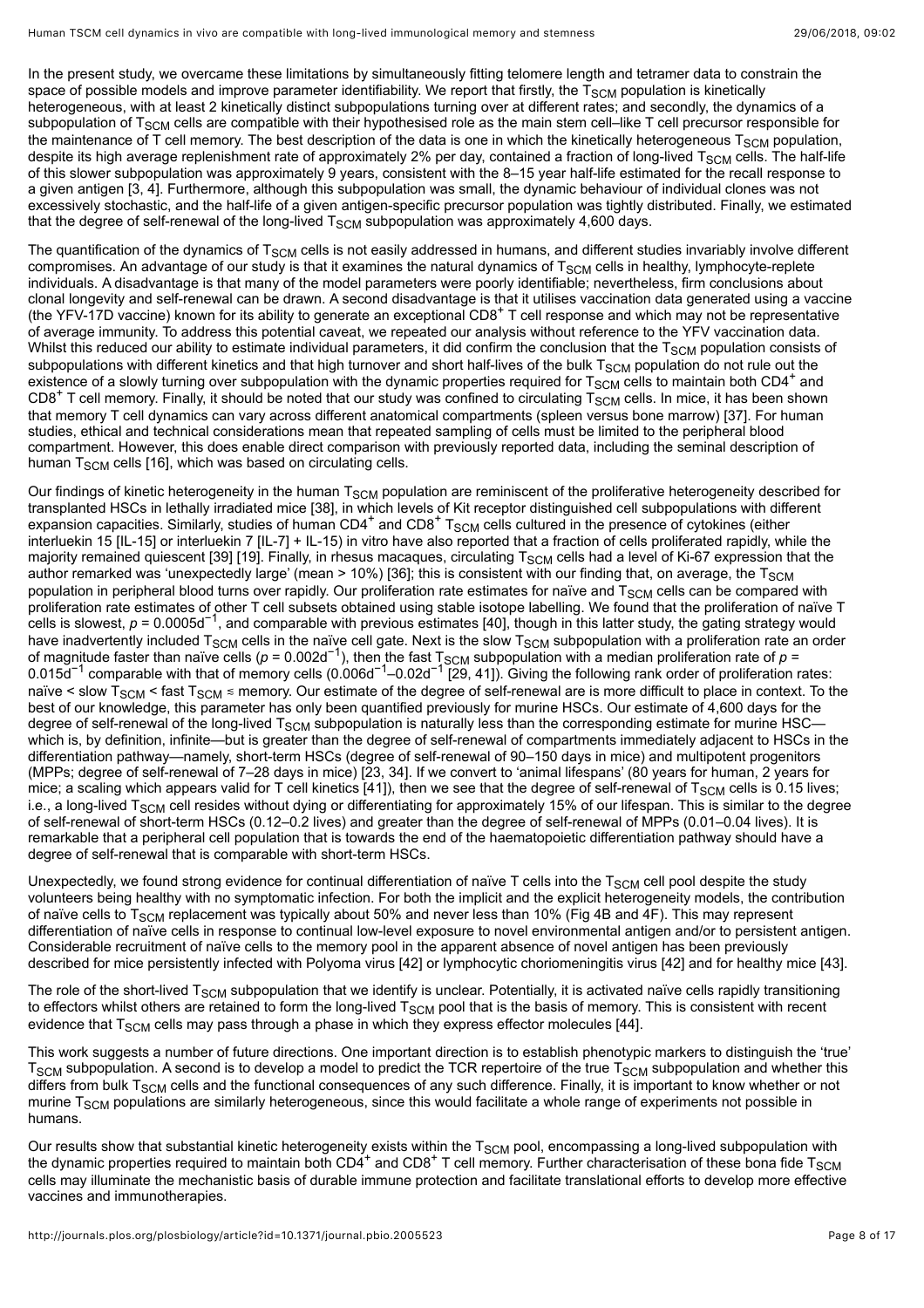# Methods

#### **Experimental data**

#### Ethics statement.

Approval was granted by the Cardiff University School of Medicine and London-Chelsea Research Ethics Committees (REC: 13/LO/0022. IRAS: 109455). All studies were conducted according to the Principles of the Declaration of Helsinki, and all subjects gave written consent.

#### Study participants.

Five healthy adults were studied (DW01, age 32; DW02, age 64; DW04, age 83; DW10, age 34; DW11, age 29). All subjects were CMV-seropositive and HIV-1-seronegative.

### Stable isotope labelling in vivo.

We have previously described the labelling protocol in detail [[26](#page-14-1)]. Briefly, participants were given oral doses of 70% deuterated water  $(^{2}H_{2}O)$  over a 7-week period (50 ml 3 times daily for 1 week, then twice daily thereafter). Saliva samples were collected for evaluation of body water labelling. Venous blood was drawn at successive time points during and after labelling. Peripheral blood mononuclear cells were sorted at high purity, using a custom-modified BD FACSAria II flow cytometer, into CD4<sup>+</sup> and CD8<sup>+</sup> naïve and T<sub>SCM</sub> cells on the basis of cell surface expression (naïve: CD45RO<sup>-</sup>CD27<sup>bright</sup>CCR7<sup>+</sup>CD95<sup>-</sup> T<sub>SCM</sub>: and T<sub>SCM</sub> cells on the basis of cell surface expression (naïve: CD45RO<sup>—</sup>CD27<sup>bright</sup>CCR7<sup>+</sup>CD95<sup>—</sup> T<sub>SCM</sub>:<br>CD45RO<sup>—</sup>CD27<sup>bright</sup>CCR7<sup>+</sup>CD95<sup>+</sup>). Both subsets were further assessed for expression of other cell surface mar were found to be CD45RA<sup>+</sup>, CD28<sup>+</sup>, CD127<sup>+</sup>, and CD57<sup>--</sup> ([Fig 1\)](#page-2-0). Deuterium enrichment in the DNA of the sorted T cell subsets was measured by gas chromatography/mass spectrometry [[45](#page-15-5)].

#### Single-chromosome telomere length analysis.

DNA from CD4<sup>+</sup> and CD8<sup>+</sup> naïve and T<sub>SCM</sub> cells (sorted as for Stable isotope labelling analysis) was extracted, and single-telomere length analysis was carried out at the XpYp telomere as described previously [\[46\]](#page-15-6).

#### Yellow fever vaccine data

Published data were acquired from a cross-sectional study of 37 healthy adults who received a single dose of the yellow fever vaccine YF-17D [[21](#page-13-12)]. Time since vaccination ranged from 3 months to 35 years. Four subjects who received multiple YFV vaccinations were excluded from the analysis.  $CDB^+CD45RA^+CCR7^{INT}T_{SCM}$  cells specific for the HLA-A\*02-restricted YFV vaccinations were excluded from the analysis. CD8 CD45RA CCR7<sup>----</sup> T<sub>SCM</sub><br>NS4b<sup>214-222</sup> epitope were quantified by tetramer staining and flow cytometry.

#### **Mathematical modelling**

#### Homogeneous and implicit heterogeneous models.

To study the dynamics of T<sub>SCM</sub> clones, we developed an ODE model of the linear differentiation pathway between naïve and T<sub>SCM</sub> cells ([Fig 2](#page-2-1)). Nonlinear models of differentiation were not considered [\[47\]](#page-15-7). In the classical model of T $_{\rm SCM}$  formation, dedifferentiation of T<sub>CM</sub>, T<sub>EFF</sub>, and T<sub>EM</sub> cells to T<sub>SCM</sub> is infrequent [\[48](#page-15-8)–[50\]](#page-15-9), so we assumed a one-way differentiation pathway. Immunological memory has been shown to be generated by clonal expansion, in which naïve cells encountering antigen in lymphoid tissue undergo several rounds of division [\[1](#page-12-0), [51](#page-15-10)[–53\]](#page-15-11). We assume that newly generated T $_{\rm SCM}$  cells can arise in 2 ways: either they are the product of self-renewal (proliferation of T<sub>SCM</sub> cells,  $\rho_s$ ), or they result from the differentiation of naïve cells following antigen exposure at a rate Δ. We assume that naïve and T<sub>SCM</sub> cells are in constant recirculation between lymph and blood [[15,](#page-13-6) [19](#page-13-9)], giving the following equations:

$$
T_N = (p_n - d_n - \Delta) T_N \tag{1}
$$

$$
{\dot{T}}_{SCM}=\Delta 2^{k}T_{N}+(p_{s}-d_{s})T_{SCM},
$$

<span id="page-8-1"></span><span id="page-8-0"></span>in which  $\tau_N$  and  $\tau_{SCM}$  are the total number of cells in the naïve and  $\tau_{SCM}$  populations, respectively;  $\rho_n$ ,  $\sigma_n$ ,  $\rho_s$ , and  $d_s$  the proliferation and disappearance rates of naïve and T<sub>SCM</sub> cells, respectively; *Δ* is the fraction of naïve cells activated by antigen exposure per day; and *k* is the number of divisions occurring during clonal expansion in the differentiation from naïve to T<sub>SCM</sub> cells exposure per day; and *k* is the number of divisions occurring during cional expansion in the differentiation from haive to T<sub>SCM</sub> cell<br>(resulting in 2<sup>k</sup> T<sub>SCM</sub> cells generated from each naïve cell). A value of *k* equal priming, and a value of *k* equal to 0 indicates that no divisions occur after antigen exposure. Deuterium-labelling experiments measure the fraction of deoxyadenosine nucleosides (dAs) with incorporated deuterium, so we construct the model in terms of dAs. The absolute numbers of labelled dAs derived from Eqs [1](#page-8-0) and [2](#page-8-1) are

$$
\dot{T}_N^* = p_n c U(t) T_N - (d_n^* + \Delta) T_N^*
$$

$$
\dot{T}_{SCM}^* = \Delta(2^k - 1)cU(t)T_N + \Delta T_N^* + p_{s}cU(t)T_{SCM} - d_{s}^*T_{SCM}^*,
$$

<span id="page-8-3"></span><span id="page-8-2"></span>in which  $T_N^*$  and  $T_{SCM}^*$  represent the absolute numbers of labelled dAs from naïve and T $_{\rm SCM}$  cells, respectively;  $d_n^*$  and  $d_s^*$  are the disappearance rates of labelled naïve and T $_{\rm SCM}$  cells, respectively;  $c$  is the amplification factor for enrichment; and  $U(t)$  is an empirical function describing label availability as measured in saliva [\[40\]](#page-15-0):

**(2)**

**(3)**

**(4)**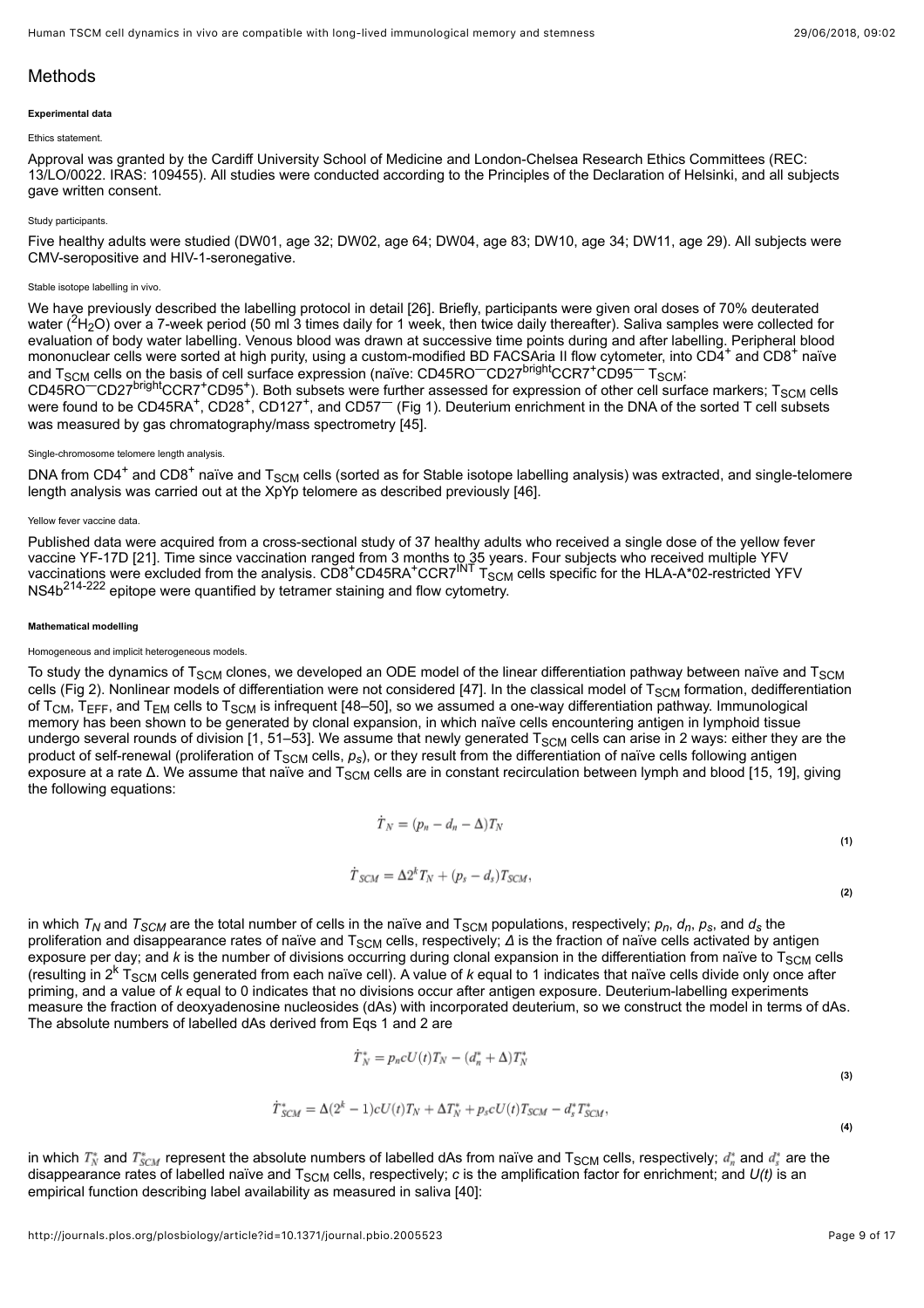$\dot{F}$ 

**(6)**

$$
U(t) = f_r(1 - e^{-\delta t}) + \beta e^{-\delta t}
$$
\n<sup>(5)</sup>

$$
U(t) = [f_r(1 - e^{-\delta \tau}) + \beta e^{-\delta \tau}]e^{-\delta(t - \tau)},
$$

<span id="page-9-1"></span><span id="page-9-0"></span>in which *τ* represents the time at which the administration of label is stopped, *f<sub>r</sub>* represents the fraction of deuterium in water, *δ* the turnover rate per day of body water, and β the baseline saliva enrichment. Parameters *f<sub>r</sub>*, β, and *δ* are known to vary between individuals, and their values were obtained by fitting Eqs [5](#page-9-0) and [6](#page-9-1) to successive measurements of label enrichment in saliva from [each subject. The measured body water enrichments with best fits are shown in](#page-12-11) [S4 Fig](#page-11-3)[; estimates of](#page-12-11) *f<sub>r</sub>*, β, and *δ* are provided in S4 Table. The equations for the fraction of labelled dAs are then

$$
\dot{F}_{T\!N} = p_n c U(t) - (d_n^* + \Delta) F_{T\!N}
$$

**(7)**

**(8)**

**(10)**

$$
TSCM = (2k - 1)cU(t)\frac{\Delta I_N}{T_{SCM}} + \frac{\Delta I_N}{T_{SCM}}F_{TN} + p_{s}cU(t) - d_{s}^{*}F_{TSCM}.
$$

While the naïve pool has been observed to be kinetically homogeneous [\[40](#page-15-0)], the heterogeneity of the T $_{\rm SCM}$  population has not yet been explored. We have previously argued [\[28\]](#page-14-3) that if a cell population is kinetically heterogeneous, the rate of label uptake during a labelling experiment will not be equal to the rate at which the label is lost. This scenario arises because the labelled population (and therefore the disappearance rate estimated from it) will not be representative of the whole population, as subpopulations with faster kinetics divide faster and will be overrepresented in the labelled cells. We can therefore impose kinetic homogeneity on the  $T_{\rm SCM}$  pool ('homogenous model') by constraining  $\,d^*_s=d_s$  where  $2^k\Delta T_N$  +  $p_{\rm s}T_{\rm SCM}$  =  $d_{\rm s}T_{\rm SCM}$ . Removal of this constraint is equivalent to allowing the T<sub>SCM</sub> pool to be heterogeneous ('implicit heterogeneity model'). Assuming kinetic homogeneity in the naïve pool, the equations for the fractions of labelled DNA at steady state are therefore

$$
\dot{F}_{TN} = p_n(cU(t) - F_{TN})
$$
\n
$$
\dot{F}_{TSCM} = \frac{\Delta T_N}{T_{SCM}} \left( (2^k - 1)cU(t) + F_{TN} \right) + p_s cU(t) - d_s^* F_{TSCM},
$$
\n(9)

<span id="page-9-3"></span><span id="page-9-2"></span>in which  $d_{\epsilon}^* = d_{\delta}$  yields the homogeneous version of the model, and, if  $d_{\epsilon}^*$  is free, then this yields the implicit heterogeneity version of the model. We also tested a version of the model in which the assumption of homogeneity for naïve cells ( $d_{\eta}{}^*$  =  $d_{\eta}$ ) was relaxed.

#### The explicit heterogeneous model.

<span id="page-9-4"></span>The implicit heterogeneous model (Eqs ([9\)](#page-9-2) and [\(10](#page-9-3))) describes the average population dynamics of a heterogeneous T $_{\rm SCM}$  pool. However, to estimate the sizes, the proliferation, and the disappearance rates of each of the  ${\rm T_{SCM}}$  subpopulations, these subpopulations need to be modelled explicitly. The explicit heterogeneous model describes 2 kinetically distinct subpopulations of  ${\rm T_{SCM}}$  cells. Additional subpopulations could not be resolved with the available data. If there are more than 2 subpopulations with distinct kinetics, then the subpopulation 1 and subpopulation 2 that we measure will have kinetics that represent the average of their smaller constituent subpopulations. The equations for the total numbers of cells in each of the modelled pools are

$$
T_N = (p_n - d_n - \Delta) T_N \tag{11}
$$

$$
{\dot{T}}_{SCM1}=\Delta(1-f)2^{k}T_{N}+(p_{s1}-d_{s1})T_{SCM1}
$$

$$
\dot{T}_{SCM2} = \Delta f 2^{k} T_{N} + (p_{s2} - d_{s2}) T_{SCM2},
$$

**(13)**

**(14)**

**(15)**

**(12)**

<span id="page-9-6"></span><span id="page-9-5"></span>in which *f* is the proportion of cells from the clonal burst (of size  $2^k$ ) that differentiate into the second T<sub>SCM</sub> subpopulation;  $\rho_{s1}$ ,  $d_{s1}$ ,  $\rho_{s2}$  and  $d_{s2}$  are the proliferation and disappearance rates of T $_{\rm SCM1}$  and T $_{\rm SCM2}$  cells, respectively; and the remaining parameters are as described for Eqs [\(3\)](#page-8-2) and ([4](#page-8-3)). The absolute number of labelled dAs derived from Eqs [11](#page-9-4), [12,](#page-9-5) and [13](#page-9-6) are

$$
\dot{T}_N^* = p_n c U(t) T_N - (d_n + \Delta) \dot{T}_N^*
$$

$$
\dot{T}_{SCM1}^* = \Delta(1-f)(2^k-1)cU(t)T_N + \Delta(1-f)\dot{T}_N^* + p_{s1}cU(t)T_{SCM1} - d_{s1}T_{SCM1}^*
$$

$$
f_{\mathcal{A}}(x,y)=\mathcal{A}(x,y)=\mathcal{A}(x,y)=\mathcal{A}(x,y)=\mathcal{A}(x,y)=\mathcal{A}(x,y)=\mathcal{A}(x,y)=\mathcal{A}(x,y)=\mathcal{A}(x,y)=\mathcal{A}(x,y)=\mathcal{A}(x,y)=\mathcal{A}(x,y)=\mathcal{A}(x,y)=\mathcal{A}(x,y)=\mathcal{A}(x,y)=\mathcal{A}(x,y)=\mathcal{A}(x,y)=\mathcal{A}(x,y)=\mathcal{A}(x,y)=\mathcal{A}(x,y)=\mathcal{A}(x,y)=\mathcal{A}(x,y)=\mathcal{A}(x,y)=\mathcal{A}(x,y)=\mathcal{A}(x,y)=\mathcal{A}(x,y)=\mathcal{A}(x,y)=\mathcal{A}(x,y)=\mathcal{A}(x,y)=\mathcal{A}(x,y)=\mathcal{A}(x,y)=\mathcal{A}(x,y)=\mathcal{A}(x,y)=\mathcal{A}(x,y)=\mathcal{A}(x,y)=\mathcal{A}(x,y)=\mathcal{A}(x,y)=\mathcal{A}(x,y)=\mathcal{A}(x,y)=\mathcal{A}(x,y)=\mathcal{A}(x,y)=\mathcal{A}(x,y)=\mathcal{A}(x,y)=\mathcal{A}(x,y)=\mathcal{A}(x,y)=\mathcal{A}(x,y)=\mathcal{A}(x,y)=\mathcal{A}(x,y)=\mathcal{A}(x,y)=\mathcal{A}(x,y)=\mathcal{A}(x,y)=\mathcal{A}(x,y)=\mathcal{A}(x,y)=\mathcal{A}(x,y)=\mathcal{A}(x,y)=\mathcal{A}(x,y)=\mathcal{A}(x,y)=\mathcal{A}(x,y)=\mathcal{A}(x,y)=\mathcal{A}(x,y)=\mathcal{A}(x,y)=\mathcal{A}(x,y)=\mathcal{A}(x,y)=\mathcal{A}(x,y)=\mathcal{A}(x,y)=\mathcal{A}(x,y)=\mathcal{A}(x,y)=\mathcal{A}(x,y)=\mathcal{A}(x,y)=\mathcal{A}(x,y)=\mathcal{A}(x,y)=\mathcal{A}(x,y)=\mathcal{A}(x,y)=\mathcal{A}(x,y)=\mathcal{A}(x,y)=\mathcal{A}(x,y)=\mathcal{A}(x,y)=\mathcal{A}(x,y)=\mathcal{A}(x,y)=\mathcal{A}(x,y)=\mathcal{A}(x,y)=\mathcal{A}(x,y)=\mathcal{A}(x,y)=\mathcal{A}(x,y)=
$$

$$
T_{SCM1} = \Delta f (2^{\sim} - 1)cU(t)T_N + \Delta f T_N + p_{s2}cU(t)T_{SCM2} - d_{s2}T_{SCM2},
$$
\n(16)

 $1 - 2 - k$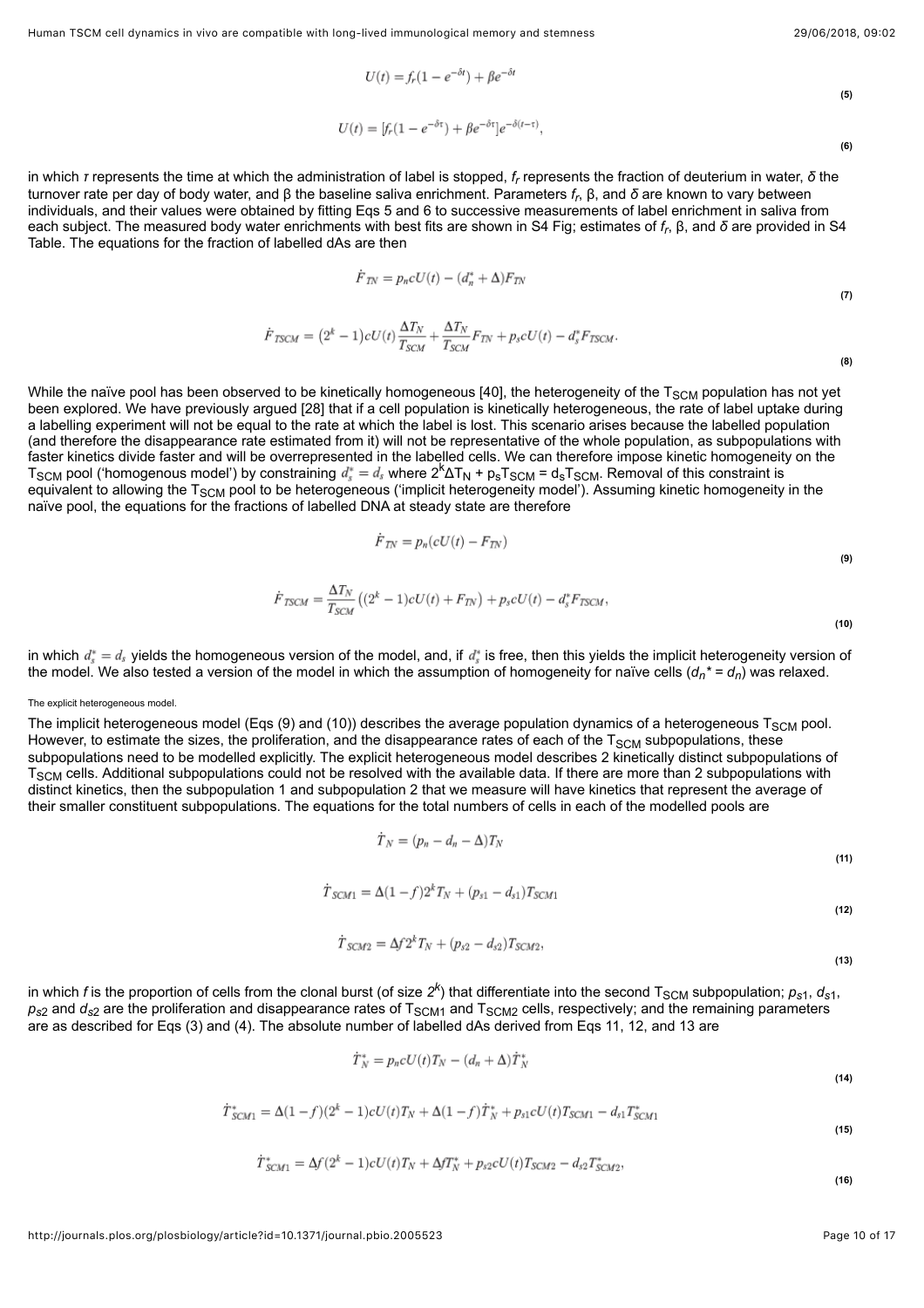**(17)**

#### and the fractions of labelled DNA assuming steady state for cell population sizes are

$$
\dot{F}_{TN} = p_n(cU(t) - F_{TN})
$$

$$
\dot{F}_{TSCM1} = \Delta(1-f)\frac{T_N}{T_{SCM1}}\left((2^k - 1)cU(t) + F_{TN} - 2^k F_{TSCM1}\right) + p_{s1}(cU(t) - F_{TSCM1})\tag{18}
$$

$$
\dot{F}_{TSCM2} = \Delta f \frac{T_N}{T_{SCM2}} \left( (2^k - 1)cU(t) + F_{TN} - 2^k F_{TSCM2} \right) + p_{s2} (cU(t) - F_{TSCM2}).
$$
\n(19)

Telomere length model (for homogeneous and implicit heterogeneity models).

Following de Boer and Noest [\[54](#page-15-12)], we derived an ODE model to describe the progressive shortening with division of the average telomere lengths in the naïve and T $_{\rm SCM}$  cell populations ([Fig 2B\)](#page-2-1) for the homogenous and implicit heterogeneity models. The equivalent derivation for the explicit heterogeneity model follows the same pattern and is presented in the SI.

<span id="page-10-0"></span> ${\sf T}_{\sf N}$  and  ${\sf T}_{\sf SCM}$  cell populations were modelled as a series of *n* compartments, with  ${\sf T}_{\sf Ni}$  (or  ${\sf T}_{\sf SCMi}$ ) representing the number of  ${\sf T}_{\sf N}$  (or  $\rm{T_{SCM}}$ ) cells that have divided *i* times. If *δ* is the number of base pairs lost per cell division, then the cells in T<sub>Ni</sub> (or T<sub>SCMi</sub>) have decreased their telomere lengths by *δi* base pairs. From Eqs ([1\)](#page-8-0) and [\(2](#page-8-1)) above, the number of cells in the T<sub>Ni</sub> and T<sub>SCMi</sub> compartments are

$$
T_{N_i} = 2p_n T_{N_{i-1}} - (p_n + \Delta + d_n) T_{N_i}
$$
  
\n
$$
\dot{T}_{SCM_i} = 2p_s T_{SCM_{i-1}} - (p_s + d_s) T_{SCM_i} + \Delta 2^k T_{N_{i-C}},
$$
\n(21)

<span id="page-10-1"></span>in which *p<sub>n</sub>*, Δ, *d<sub>n</sub>, p<sub>s</sub>, d<sub>s</sub>, and <i>k* are as in Eqs [1](#page-8-0) and [2](#page-8-1), and *C* is a parameter to allow for the impact of telomerase. If *C* = 0, then no shortening of telomeres occurs during clonal expansion (total compensation by telomerase); if *C* = *k*, then there is no compensation by telomerase. Experimental evidence suggests that, both for HSCs and peripheral T cells, telomerase attenuates, but does not prevent, telomere loss [[55](#page-15-13)], i.e., 0 < *C* < *k*. The equations for the average number of divisions undergone by the cells in the naïve and the T<sub>SCM</sub> pools in our model (Eqs [20](#page-10-0) and [21\)](#page-10-1) follow trivially from the derivation in [[54\]](#page-15-12) and are given by

$$
\dot{\mu}_{\text{TN}} = 2p_n
$$

$$
\dot{\mu}_{TSCM} = 2p_s - \Delta 2^k \frac{T_N}{T_{SCM}} \left( \mu_{T_{SCM}} - \mu_{T_N} - C \right).
$$

**(23)**

**(22)**

<span id="page-10-2"></span>Average telomere lengths are obtained by multiplying μ<sub>TN</sub> and μ<sub>TSCM</sub> by δ. We define Θ≔δ(μ<sub>Τscм</sub> – μ<sub>Tx</sub>), the difference between the average telomere lengths in the T<sub>N</sub> and the T<sub>SCM</sub> pool (in units of base pairs). The dynamics of Θ are then given by

$$
\dot{\Theta} = 2(p_s - p_n)\delta - \Delta 2^k \frac{T_N}{T_{SCM}} (\Theta - C\delta).
$$
\n(24)

Finally, when [Eq 24](#page-10-2) reaches steady state (shown numerically to have occurred for all subjects), then

$$
\Theta = C\delta + \frac{(p_s - p_n)\delta T_{SCM}}{2^{(k-1)}\Delta T_N}.
$$

We use an estimate of δ = 50 bp/division, within the reported range of 35–70 bp/division [\[54](#page-15-12)]. Including the telomere data helps to constrain the model fit by placing a bound on the maximum number of divisions occurring between an average naïve T cell and an average T<sub>SCM</sub> cell.

Computing clonal lifespans and half-lives.

We computed the half-life of a clone deterministically from the T $_{\rm SCM}$  parameters estimated by fitting the ODE models. We are interested in the half-life of the memory (rather than the classically reported population half-life), and so this is defined as

$$
\tau_{1/2}=\frac{\ln(2)}{d_s-p_s}.
$$

**(26)**

**(25)**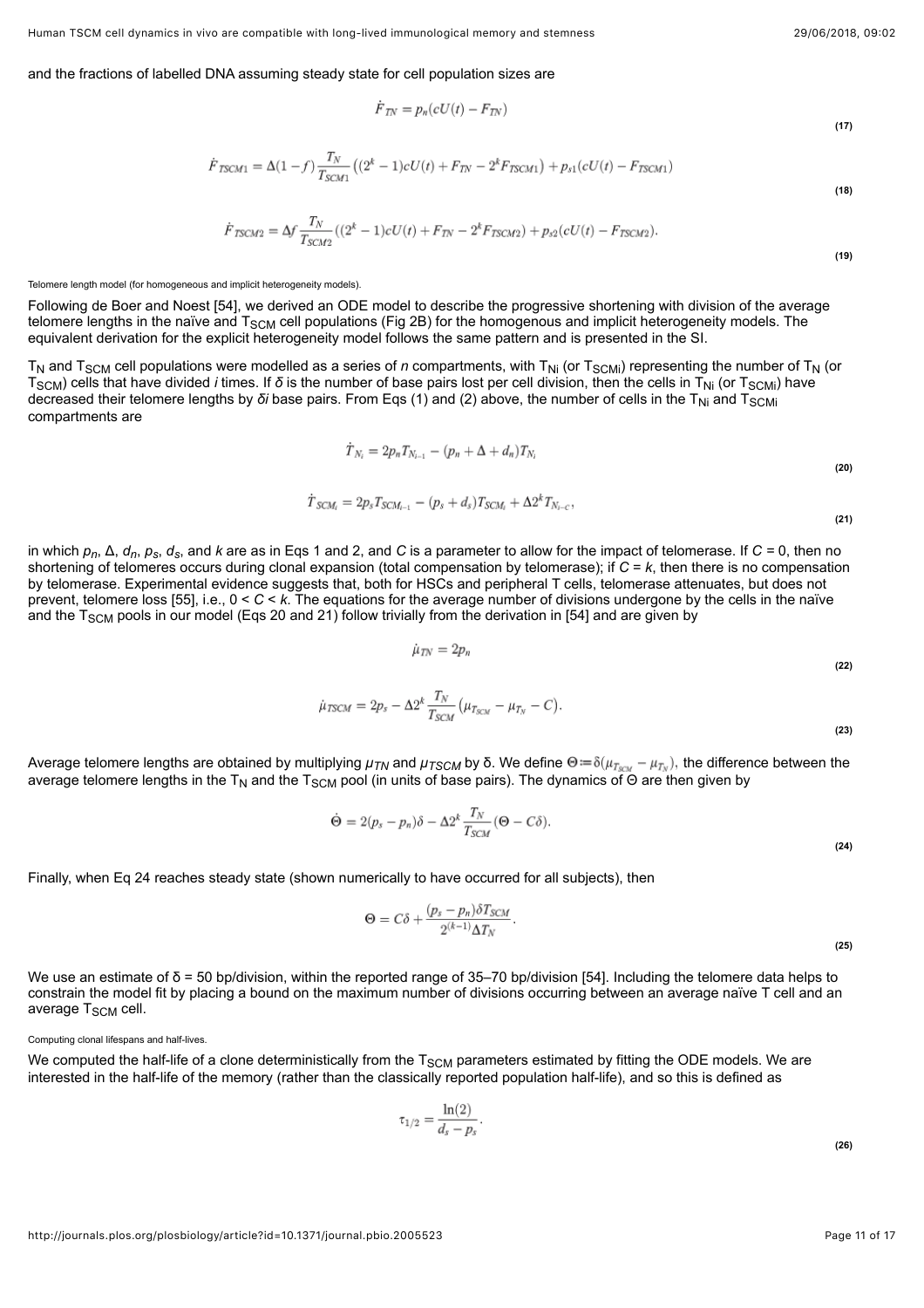Antigen-specific precursor lifespans (time until the last cell of an antigen-specific memory precursor population disappears) were computed stochastically using the exact Gillespie algorithm [\[56,](#page-15-14) [57\]](#page-15-15). At each step of the algorithm, either a division or a disappearance event is chosen, with respective probabilities of *x*(*t*)*p*/*S*(*t*) and *x*(*t*)*d*/*S*(*t*), in which *p* and *d* are the proliferation and disappearance rates of the T<sub>SCM</sub> population; *x(t)* is population size at time *t*; and *S(t)* is the sum of *x(t)p* and *x(t)d*. At the end of each step, time *t* is incremented by a number of days sampled from an exponential distribution with rate *S(t)*. As the naïve T cell population in an adult human has an approximate size of  $10^{11}$  cells [\[58](#page-16-0)], we estimate the initial size of a  $T_{SCM}$  clone in the longlived subpopulation as

$$
size_0 = 10^{11} \times 2^k \times \Delta \times f,
$$
\n(27)

in which *k* is the number of divisions that occur during clonal expansion in the differentiation from T<sub>N</sub> to T<sub>SCM</sub>, Δ is the fraction of naïve cells activated by the same antigen, and *f* is the fraction of a newly generated clone that enters the long-lived pool. Antigen-specific T cell precursor frequency has been estimated in the naïve cell pool at <1 to 352 per 10<sup>5</sup> naïve CD8<sup>+</sup> cells [[59\]](#page-16-1). For estimates of precursor lifespan in the implicit heterogeneity model, we fixed Δ to a representative value of 1 × 10<sup>-5</sup> (and as we are considering average lifespan, *f* = 1). For estimates of precursor lifespan of the long-lived T<sub>SCM</sub> subpopulation obtained using the explicit heterogeneity model, the values of Δ and *f* estimated by model fitting were used. Calculations of the initial size of a longlived T<sub>SCM</sub> clone are provided in S5 Table.

#### Model of the frequency of YFV-specific  $CD8^+$  T $_{\rm SCM}$  cells.

The proportion of tetramer<sup>+</sup> T<sub>SCM</sub> cells expressed as a fraction of CD8<sup>+</sup> CD16<sup>-</sup> lymphocytes as a function of time since vaccination was modelled, allowing for 2 kinetically distinct subpopulations with exponential decay kinetics:

$$
F = re^{-\alpha t} + (1 - r)e^{-\beta t}.
$$

Degree of self-renewal.

The degree of self-renewal of the long-lived  ${\sf T}_{\sf SCM}$  subpopulation  $({\sf T}_{\sf SCM2})$  is defined as

degree of self – renewal = 
$$
\frac{1}{d_{s2} - p_{s2}} = \frac{T_{SCM2}}{\Delta 2^k f T_N}
$$

**(29)**

**(28)**

#### Fitting procedures.

Models were fitted to the experimental data by minimizing the sum of squared residuals, using the pseudoOptim algorithm from the FME package in R [\[60](#page-16-2), [61\]](#page-16-3). Details of the fitting procedure, the different models, data fitted, and rationale are summarised in the Supplementary Methods in [S1 Text.](#page-12-8)

#### Script availability.

The scripts used for fitting the homogenous model, the implicit heterogeneous model, and the explicit heterogeneous model, as well as the script for running the Gillespie simulation, are all freely available at Zenodo DOI [10.5281/zenodo.1253178](https://doi.org/10.5281/zenodo.1253178) [[27](#page-14-2)].

# **Statistics**

The fit of the homogenous and heterogeneous model was compared using Fisher's F-test for nested models. This test compares the goodness of fit of nested models to data, taking into account the different number of parameters in the models [\[62](#page-16-4)].

# Supporting information

### <span id="page-11-0"></span>**[S1 Fig.](http://journals.plos.org/plosbiology/article/file?type=supplementary&id=info:doi/10.1371/journal.pbio.2005523.s001)**

<https://doi.org/10.1371/journal.pbio.2005523.s001> (PDF)

# <span id="page-11-1"></span>**[S2 Fig.](http://journals.plos.org/plosbiology/article/file?type=supplementary&id=info:doi/10.1371/journal.pbio.2005523.s002)**

<https://doi.org/10.1371/journal.pbio.2005523.s002>  $(PDF)$ 

# <span id="page-11-2"></span>**[S3 Fig.](http://journals.plos.org/plosbiology/article/file?type=supplementary&id=info:doi/10.1371/journal.pbio.2005523.s003)**

<https://doi.org/10.1371/journal.pbio.2005523.s003> (PDF)

#### <span id="page-11-3"></span>**[S4 Fig.](http://journals.plos.org/plosbiology/article/file?type=supplementary&id=info:doi/10.1371/journal.pbio.2005523.s004)**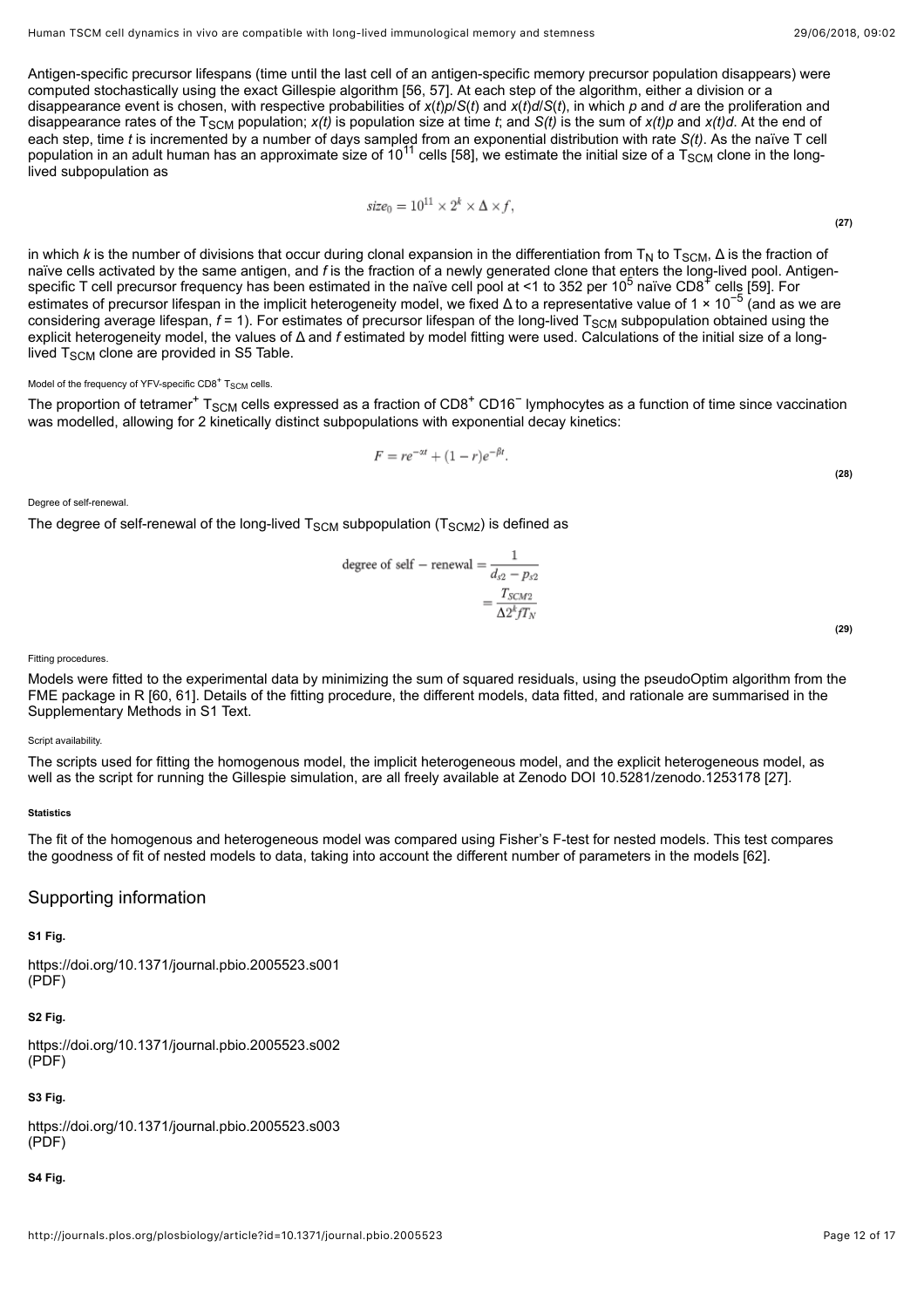<https://doi.org/10.1371/journal.pbio.2005523.s004> (PDF)

### <span id="page-12-6"></span>**[S1 Table.](http://journals.plos.org/plosbiology/article/file?type=supplementary&id=info:doi/10.1371/journal.pbio.2005523.s005)**

<https://doi.org/10.1371/journal.pbio.2005523.s005> (PDF)

#### <span id="page-12-9"></span>**[S2 Table.](http://journals.plos.org/plosbiology/article/file?type=supplementary&id=info:doi/10.1371/journal.pbio.2005523.s006)**

<https://doi.org/10.1371/journal.pbio.2005523.s006>  $(PDF)$ 

## <span id="page-12-10"></span>**[S3 Table.](http://journals.plos.org/plosbiology/article/file?type=supplementary&id=info:doi/10.1371/journal.pbio.2005523.s007)**

<https://doi.org/10.1371/journal.pbio.2005523.s007> (PDF)

# <span id="page-12-11"></span>**[S4 Table.](http://journals.plos.org/plosbiology/article/file?type=supplementary&id=info:doi/10.1371/journal.pbio.2005523.s008)**

<https://doi.org/10.1371/journal.pbio.2005523.s008> (PDF)

### <span id="page-12-8"></span>**[S1 Text.](http://journals.plos.org/plosbiology/article/file?type=supplementary&id=info:doi/10.1371/journal.pbio.2005523.s009)**

<https://doi.org/10.1371/journal.pbio.2005523.s009> (PDF)

### <span id="page-12-7"></span>**[S1 Data.](http://journals.plos.org/plosbiology/article/file?type=supplementary&id=info:doi/10.1371/journal.pbio.2005523.s010)**

<https://doi.org/10.1371/journal.pbio.2005523.s010> (PDF)

# Acknowledgments

This work was facilitated by the Imperial College High Performance Computing Service.

# References

- <span id="page-12-0"></span>[View Article](https://doi.org/10.1038/nri3567) · [PubMed/NCBI](http://www.ncbi.nlm.nih.gov/pubmed/24336101) · [Google Scholar](http://scholar.google.com/scholar?q=Human+memory+T+cells%3A+generation%2C+compartmentalization+and+homeostasis+Farber+2014) **1.** Farber DL, Yudanin NA, Restifo NP. Human memory T cells: generation, compartmentalization and homeostasis. Nat Rev Immunol. 2014;14(1):24–35. pmid:24336101
- <span id="page-12-1"></span>[View Article](http://journals.plos.org/plosbiology/article?id=10.1371/journal.pbio.2005523#) • [PubMed/NCBI](http://www.ncbi.nlm.nih.gov/pubmed/8600537) • [Google Scholar](http://scholar.google.com/scholar?q=Immunological+memory+and+protective+immunity%3A+understanding+their+relation+Ahmed+1996) **2.** Ahmed R, Gray D. Immunological memory and protective immunity: understanding their relation. Science. 1996;272(5258):54–60. pmid:8600537
- <span id="page-12-2"></span>[View Article](http://journals.plos.org/plosbiology/article?id=10.1371/journal.pbio.2005523#) . [PubMed/NCBI](http://www.ncbi.nlm.nih.gov/pubmed/14607890) . [Google Scholar](http://scholar.google.com/scholar?q=Cutting+edge%3A+long-term+B+cell+memory+in+humans+after+smallpox+vaccination+Crotty+2003) **3.** Crotty S, Felgner P, Davies H, Glidewell J, Villarreal L, Ahmed R. Cutting edge: long-term B cell memory in humans after smallpox vaccination. J Immunol. 2003;171(10):4969–73. pmid:14607890
- <span id="page-12-3"></span>[View Article](https://doi.org/10.1038/nm917) • [PubMed/NCBI](http://www.ncbi.nlm.nih.gov/pubmed/12925846) • [Google Scholar](http://scholar.google.com/scholar?q=Duration+of+antiviral+immunity+after+smallpox+vaccination+Hammarlund+2003) **4.** Hammarlund E, Lewis MW, Hansen SG, Strelow LI, Nelson JA, Sexton GJ, et al. Duration of antiviral immunity after smallpox vaccination. Nat Med. 2003;9(9):1131–7. pmid:12925846
- <span id="page-12-4"></span>[View Article](https://doi.org/10.1126/science.1062589) • [PubMed/NCBI](http://www.ncbi.nlm.nih.gov/pubmed/11452114) • [Google Scholar](http://scholar.google.com/scholar?q=Arrested+differentiation%2C+the+self-renewing+memory+lymphocyte%2C+and+vaccination+Fearon+2001) **5.** Fearon DT, Manders P, Wagner SD. Arrested differentiation, the self-renewing memory lymphocyte, and vaccination. Science. 2001;293(5528):248–50. pmid:11452114
- <span id="page-12-5"></span>[View Article](https://doi.org/10.3390/vaccines5010005) · [PubMed/NCBI](http://www.ncbi.nlm.nih.gov/pubmed/28165397) · [Google Scholar](http://scholar.google.com/scholar?q=Human+T+Cell+Memory%3A+A+Dynamic+View+Macallan+2017) **6.** Macallan DC, Borghans JA, Asquith B. Human T Cell Memory: A Dynamic View. Vaccines. 2017;5(1):E5–57. pmid:28165397
- **7.** Mackay LK, Stock AT, Ma JZ, Jones CM, Kent SJ, Mueller SN, et al. Long-lived epithelial immunity by tissue-resident memory T (TRM) cells in the absence of persisting local antigen presentation. Proceedings of the National Academy of Sciences of the United States of America. 2012;109(18):7037– 42. pmid:22509047

[View Article](https://doi.org/10.1073/pnas.1202288109) · [PubMed/NCBI](http://www.ncbi.nlm.nih.gov/pubmed/22509047) · [Google Scholar](http://scholar.google.com/scholar?q=Long-lived+epithelial+immunity+by+tissue-resident+memory+T+%28TRM%29+cells+in+the+absence+of+persisting+local+antigen+presentation+Mackay+2012)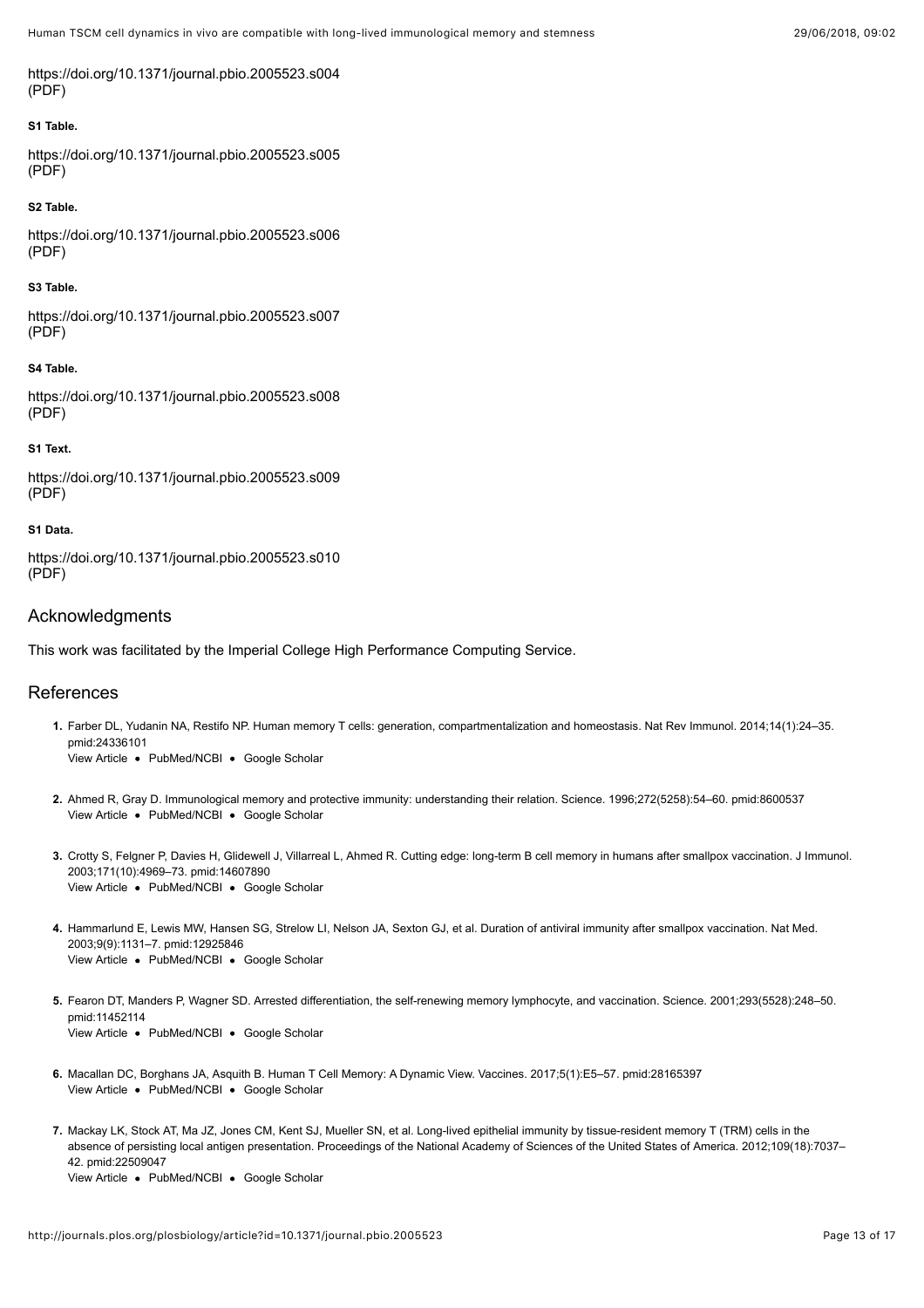- [View Article](https://doi.org/10.1038/nature10851) · [PubMed/NCBI](http://www.ncbi.nlm.nih.gov/pubmed/22388819) · [Google Scholar](http://scholar.google.com/scholar?q=Skin+infection+generates+non-migratory+memory+CD8%2B+T%28RM%29+cells+providing+global+skin+immunity+Jiang+2012) **8.** Jiang X, Clark RA, Liu L, Wagers AJ, Fuhlbrigge RC, Kupper TS. Skin infection generates non-migratory memory CD8+ T(RM) cells providing global skin immunity. Nature. 2012;483(7388):227–31. pmid:22388819
- <span id="page-13-0"></span>[View Article](http://journals.plos.org/plosbiology/article?id=10.1371/journal.pbio.2005523#) . [Google Scholar](http://scholar.google.com/scholar?q=Maintenance+of+memory+T+cells+in+the+bone+marrow%3A+survival+or+homeostatic+proliferation%3F+Di+Rosa+2016) **9.** Di Rosa F. Maintenance of memory T cells in the bone marrow: survival or homeostatic proliferation? Nat Rev Immunol. 2016;16(4):271.
- <span id="page-13-1"></span>[View Article](https://doi.org/10.1146/annurev.immunol.22.012703.104702) · [PubMed/NCBI](http://www.ncbi.nlm.nih.gov/pubmed/15032595) · [Google Scholar](http://scholar.google.com/scholar?q=Central+memory+and+effector+memory+T+cell+subsets%3A+function%2C+generation%2C+and+maintenance+Sallusto+2004) **10.** Sallusto F, Geginat J, Lanzavecchia A. Central memory and effector memory T cell subsets: function, generation, and maintenance. Annu Rev Immunol. 2004;22:745–63. pmid:15032595
- <span id="page-13-2"></span>[View Article](https://doi.org/10.1016/j.smim.2009.02.004) . [PubMed/NCBI](http://www.ncbi.nlm.nih.gov/pubmed/19269852) . [Google Scholar](http://scholar.google.com/scholar?q=Stem+cell-like+plasticity+of+naive+and+distinct+memory+CD8%2B+T+cell+subsets+Stemberger+2009) **11.** Stemberger C, Neuenhahn M, Gebhardt FE, Schiemann M, Buchholz VR, Busch DH. Stem cell-like plasticity of naive and distinct memory CD8+ T cell subsets. Semin Immunol. 2009;21(2):62–8. pmid:19269852
- <span id="page-13-3"></span>[View Article](https://doi.org/10.1016/j.immuni.2014.05.018) • [PubMed/NCBI](http://www.ncbi.nlm.nih.gov/pubmed/25035956) • [Google Scholar](http://scholar.google.com/scholar?q=Serial+transfer+of+single-cell-derived+immunocompetence+reveals+stemness+of+CD8%28%2B%29+central+memory+T+cells+Graef+2014) **12.** Graef P, Buchholz VR, Stemberger C, Flossdorf M, Henkel L, Schiemann M, et al. Serial transfer of single-cell-derived immunocompetence reveals stemness of CD8(+) central memory T cells. Immunity. 2014;41(1):116–26. pmid:25035956
- <span id="page-13-4"></span>[View Article](http://journals.plos.org/plosbiology/article?id=10.1371/journal.pbio.2005523#) . [Google Scholar](http://scholar.google.com/scholar?q=Heterogeneous+differentiation+patterns+of+individual+CD8%2B+T+cells+Gerlach+2013) **13.** Gerlach C, Rohr JC, Perie L, van Rooij N, van Heijst JW, Velds A, et al. Heterogeneous differentiation patterns of individual CD8+ T cells. Science (New York, NY. 2013;340(6132):635–9.
- <span id="page-13-5"></span>[View Article](https://doi.org/10.1038/nm1326) . [PubMed/NCBI](http://www.ncbi.nlm.nih.gov/pubmed/16288282) . [Google Scholar](http://scholar.google.com/scholar?q=Host-reactive+CD8%2B+memory+stem+cells+in+graft-versus-host+disease+Zhang+2005) **14.** Zhang Y, Joe G, Hexner E, Zhu J, Emerson SG. Host-reactive CD8+ memory stem cells in graft-versus-host disease. Nat Med. 2005;11(12):1299–305. pmid:16288282
- <span id="page-13-6"></span>[View Article](https://doi.org/10.1038/nprot.2012.143) • [PubMed/NCBI](http://www.ncbi.nlm.nih.gov/pubmed/23222456) • [Google Scholar](http://scholar.google.com/scholar?q=Identification%2C+isolation+and+in+vitro+expansion+of+human+and+nonhuman+primate+T+stem+cell+memory+cells+Lugli+2013) **15.** Lugli E, Gattinoni L, Roberto A, Mavilio D, Price DA, Restifo NP, et al. Identification, isolation and in vitro expansion of human and nonhuman primate T stem cell memory cells. Nature protocols. 2013;8(1):33–42. pmid:23222456
- <span id="page-13-7"></span>[View Article](https://doi.org/10.1038/nm.2446) · [PubMed/NCBI](http://www.ncbi.nlm.nih.gov/pubmed/21926977) · [Google Scholar](http://scholar.google.com/scholar?q=A+human+memory+T+cell+subset+with+stem+cell-like+properties+Gattinoni+2011) **16.** Gattinoni L, Lugli E, Ji Y, Pos Z, Paulos CM, Quigley MF, et al. A human memory T cell subset with stem cell-like properties. Nature medicine. 2011;17(10):1290–7. pmid:21926977
- <span id="page-13-11"></span>[View Article](https://doi.org/10.1126/scitranslmed.3010314) · [PubMed/NCBI](http://www.ncbi.nlm.nih.gov/pubmed/25653219) · [Google Scholar](http://scholar.google.com/scholar?q=In+vivo+tracking+of+T+cells+in+humans+unveils+decade-long+survival+and+activity+of+genetically+modified+T+memory+stem+cells+Biasco+2015) **17.** Biasco L, Scala S, Basso Ricci L, Dionisio F, Baricordi C, Calabria A, et al. In vivo tracking of T cells in humans unveils decade-long survival and activity of genetically modified T memory stem cells. Sci Transl Med. 2015;7(273):273ra13. pmid:25653219
- <span id="page-13-8"></span>[View Article](https://doi.org/10.1038/nm.4241) · [PubMed/NCBI](http://www.ncbi.nlm.nih.gov/pubmed/28060797) · [Google Scholar](http://scholar.google.com/scholar?q=T+memory+stem+cells+in+health+and+disease+Gattinoni+2017) **18.** Gattinoni L, Speiser DE, Lichterfeld M, Bonini C. T memory stem cells in health and disease. Nat Med. 2017;23(1):18–27. pmid:28060797
- <span id="page-13-9"></span>[View Article](https://doi.org/10.1038/nm.2446) • [PubMed/NCBI](http://www.ncbi.nlm.nih.gov/pubmed/21926977) • [Google Scholar](http://scholar.google.com/scholar?q=A+human+memory+T+cell+subset+with+stem+cell-like+properties+Gattinoni+2011) **19.** Gattinoni L, Lugli E, Ji Y, Pos Z, Paulos CM, Quigley MF, et al. A human memory T cell subset with stem cell-like properties. Nat Med. 2011;17(10):1290– 7. pmid:21926977
- <span id="page-13-10"></span>[View Article](https://doi.org/10.1056/NEJMc0907256) • [PubMed/NCBI](http://www.ncbi.nlm.nih.gov/pubmed/19907052) • [Google Scholar](http://scholar.google.com/scholar?q=Older+age+and+a+reduced+likelihood+of+2009+H1N1+virus+infection+Fisman+2009) **20.** Fisman DN, Savage R, Gubbay J, Achonu C, Akwar H, Farrell DJ, et al. Older age and a reduced likelihood of 2009 H1N1 virus infection. N Engl J Med. 2009;361(20):2000–1. pmid:19907052
- <span id="page-13-12"></span>[View Article](https://doi.org/10.1126/scitranslmed.aaa3700) · [PubMed/NCBI](http://www.ncbi.nlm.nih.gov/pubmed/25855494) · [Google Scholar](http://scholar.google.com/scholar?q=Long-lasting+stem+cell-like+memory+CD8%2B+T+cells+with+a+naive-like+profile+upon+yellow+fever+vaccination+Fuertes+Marraco+2015) **21.** Fuertes Marraco SA, Soneson C, Cagnon L, Gannon PO, Allard M, Abed Maillard S, et al. Long-lasting stem cell-like memory CD8+ T cells with a naivelike profile upon yellow fever vaccination. Sci Transl Med. 2015;7(282):282ra48. pmid:25855494
- <span id="page-13-13"></span>[View Article](https://doi.org/10.1126/scitranslmed.aac8265) · [PubMed/NCBI](http://www.ncbi.nlm.nih.gov/pubmed/26659572) · [Google Scholar](http://scholar.google.com/scholar?q=Tracking+genetically+engineered+lymphocytes+long-term+reveals+the+dynamics+of+T+cell+immunological+memory+Oliveira+2015) **22.** Oliveira G, Ruggiero E, Stanghellini MT, Cieri N, D'Agostino M, Fronza R, et al. Tracking genetically engineered lymphocytes long-term reveals the dynamics of T cell immunological memory. Sci Transl Med. 2015;7(317):317ra198. pmid:26659572
- <span id="page-13-14"></span>[View Article](https://doi.org/10.1038/nature14242) • [PubMed/NCBI](http://www.ncbi.nlm.nih.gov/pubmed/25686605) • [Google Scholar](http://scholar.google.com/scholar?q=Fundamental+properties+of+unperturbed+haematopoiesis+from+stem+cells+in+vivo+Busch+2015) **23.** Busch K, Klapproth K, Barile M, Flossdorf M, Holland-Letz T, Schlenner SM, et al. Fundamental properties of unperturbed haematopoiesis from stem cells in vivo. Nature. 2015;518(7540):542–6. pmid:25686605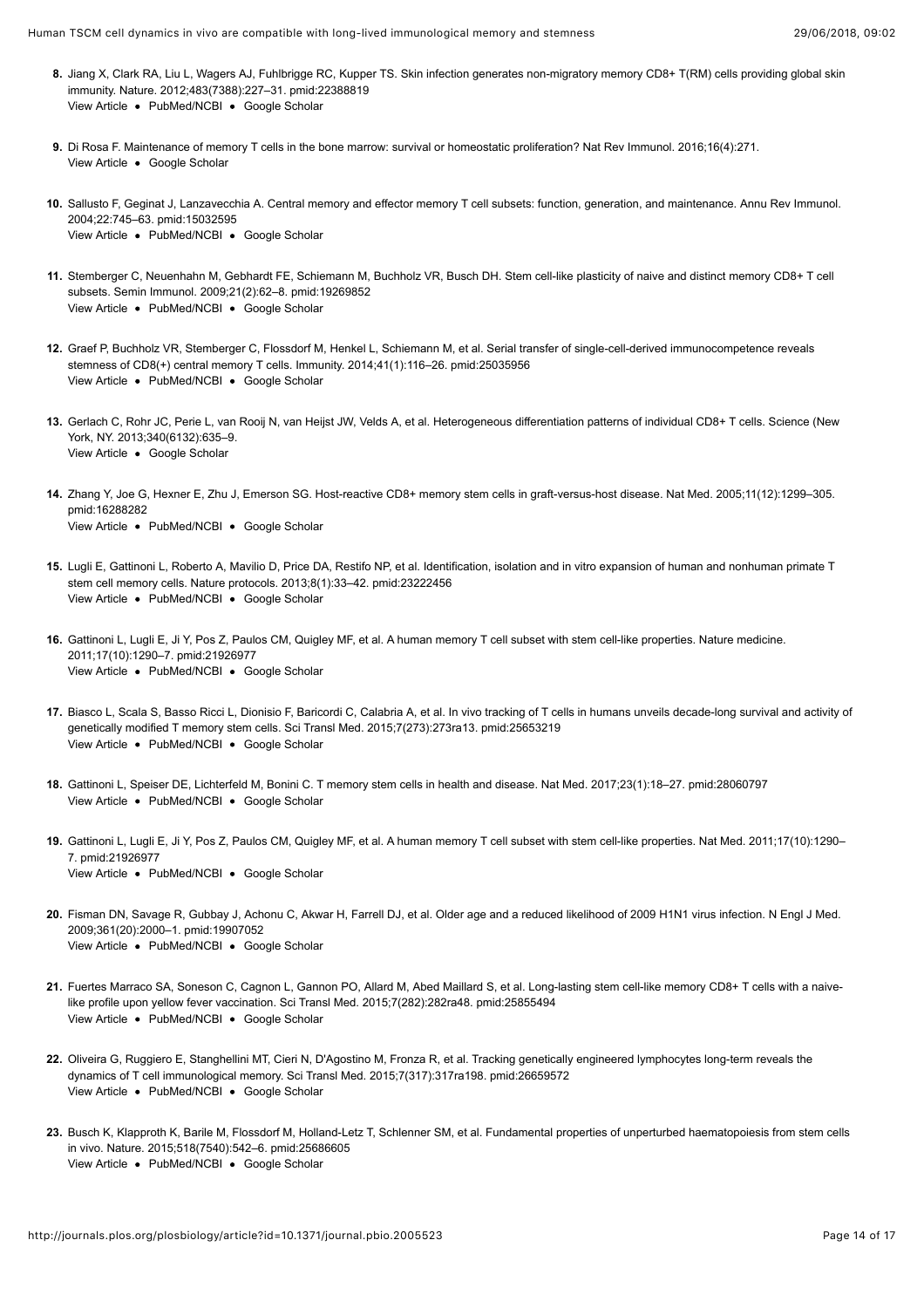- [View Article](https://doi.org/10.1038/nature13824) · [PubMed/NCBI](http://www.ncbi.nlm.nih.gov/pubmed/25296256) · [Google Scholar](http://scholar.google.com/scholar?q=Clonal+dynamics+of+native+haematopoiesis+Sun+2014) **24.** Sun J, Ramos A, Chapman B, Johnnidis JB, Le L, Ho Y-J, et al. Clonal dynamics of native haematopoiesis. Nature. 2014;514(7522):322–7. pmid:25296256
- <span id="page-14-0"></span>[View Article](https://doi.org/10.1016/j.celrep.2016.02.073) . [PubMed/NCBI](http://www.ncbi.nlm.nih.gov/pubmed/26997272) . [Google Scholar](http://scholar.google.com/scholar?q=Mitotic+History+Reveals+Distinct+Stem+Cell+Populations+and+Their+Contributions+to+Hematopoiesis+Sawen+2016) **25.** Sawen P, Lang S, Mandal P, Rossi DJ, Soneji S, Bryder D. Mitotic History Reveals Distinct Stem Cell Populations and Their Contributions to Hematopoiesis. Cell reports. 2016;14(12):2809–18. pmid:26997272
- <span id="page-14-1"></span>[View Article](https://doi.org/10.1016/j.celrep.2016.11.037) . [PubMed/NCBI](http://www.ncbi.nlm.nih.gov/pubmed/27974195) . [Google Scholar](http://scholar.google.com/scholar?q=Human+Stem+Cell-like+Memory+T+Cells+Are+Maintained+in+a+State+of+Dynamic+Flux+Ahmed+2016) **26.** Ahmed R, Roger L, Costa Del Amo P, Miners KL, Jones RE, Boelen L, et al. Human Stem Cell-like Memory T Cells Are Maintained in a State of Dynamic Flux. Cell reports. 2016;17(11):2811–8. pmid:27974195
- <span id="page-14-2"></span>[View Article](http://journals.plos.org/plosbiology/article?id=10.1371/journal.pbio.2005523#) [Google Scholar](http://scholar.google.com/scholar?q=Scripts+from+%26quot%3BHuman+TSCM+cell+dynamics+in+vivo+are+compatible+with+long-lived+immunological+memory+and+stemness%26quot%3B+Costa+Del+Amo+2018) **27.** Costa Del Amo P. Scripts from "Human TSCM cell dynamics in vivo are compatible with long-lived immunological memory and stemness". Openly available from Zenodo DOI 105281/zenodo1253178. 2018.
- <span id="page-14-3"></span>[View Article](http://journals.plos.org/plosbiology/article?id=10.1371/journal.pbio.2005523#) · [PubMed/NCBI](http://www.ncbi.nlm.nih.gov/pubmed/12464572) · [Google Scholar](http://scholar.google.com/scholar?q=Lymphocyte+kinetics%3A+the+interpretation+of+labelling+data+Asquith+2002) **28.** Asquith B, Debacq C, Macallan DC, Willems L, Bangham CR. Lymphocyte kinetics: the interpretation of labelling data. Trends in immunology. 2002;23(12):596–601. pmid:12464572
- <span id="page-14-14"></span>[View Article](https://doi.org/10.1002/eji.200323763) • [PubMed/NCBI](http://www.ncbi.nlm.nih.gov/pubmed/12884307) • [Google Scholar](http://scholar.google.com/scholar?q=Measurement+and+modeling+of+human+T+cell+kinetics+Macallan+2003) **29.** Macallan DC, Asquith B, Irvine AJ, Wallace DL, Worth A, Ghattas H, et al. Measurement and modeling of human T cell kinetics. European journal of immunology. 2003;33(8):2316–26. pmid:12884307
- <span id="page-14-4"></span>[View Article](https://doi.org/10.1371/journal.pcbi.1000666) · [PubMed/NCBI](http://www.ncbi.nlm.nih.gov/pubmed/20140186) · [Google Scholar](http://scholar.google.com/scholar?q=Explicit+kinetic+heterogeneity%3A+mathematical+models+for+interpretation+of+deuterium+labeling+of+heterogeneous+cell+populations+Ganusov+2010) **30.** Ganusov VV, Borghans JA, De Boer RJ. Explicit kinetic heterogeneity: mathematical models for interpretation of deuterium labeling of heterogeneous cell populations. PLoS Comput Biol. 2010;6(2):e1000666. pmid:20140186
- <span id="page-14-5"></span>[View Article](http://journals.plos.org/plosbiology/article?id=10.1371/journal.pbio.2005523#) [Google Scholar](http://scholar.google.com/scholar?q=Modelling+deuterium+labelling+of+lymphocytes+with+temporal+and%2For+kinetic+heterogeneity+De+Boer+2012) **31.** De Boer RJ, Perelson AS, Ribeiro RM. Modelling deuterium labelling of lymphocytes with temporal and/or kinetic heterogeneity. Journal of the Royal Society, Interface / the Royal Society. 2012;9(74):2191–200.
- <span id="page-14-6"></span>[View Article](http://journals.plos.org/plosbiology/article?id=10.1371/journal.pbio.2005523#) . [Google Scholar](http://scholar.google.com/scholar?q=Disparate+individual+fates+compose+robust+CD8%2B+T+cell+immunity+Buchholz+2013) **32.** Buchholz VR, Flossdorf M, Hensel I, Kretschmer L, Weissbrich B, Graf P, et al. Disparate individual fates compose robust CD8+ T cell immunity. Science (New York, NY. 2013;340(6132):630–5.
- <span id="page-14-7"></span>[View Article](https://doi.org/10.1038/87720) • [PubMed/NCBI](http://www.ncbi.nlm.nih.gov/pubmed/11323695) • [Google Scholar](http://scholar.google.com/scholar?q=Memory+CD8%2B+T+cell+differentiation%3A+initial+antigen+encounter+triggers+a+developmental+program+in+naive+cells+Kaech+2001) **33.** Kaech SM, Ahmed R. Memory CD8+ T cell differentiation: initial antigen encounter triggers a developmental program in naive cells. Nature immunology. 2001;2(5):415–22. pmid:11323695
- <span id="page-14-8"></span>[View Article](https://doi.org/10.1146/annurev-immunol-032414-112019) • [PubMed/NCBI](http://www.ncbi.nlm.nih.gov/pubmed/27168243) • [Google Scholar](http://scholar.google.com/scholar?q=Fate+Mapping+and+Quantitation+of+Hematopoiesis+In+Vivo+Hofer+2016) **34.** Hofer T, Busch K, Klapproth K, Rodewald HR. Fate Mapping and Quantitation of Hematopoiesis In Vivo. Annual review of immunology. 2016;34:449–78. pmid:27168243
- <span id="page-14-9"></span>[View Article](http://journals.plos.org/plosbiology/article?id=10.1371/journal.pbio.2005523#) . [Google Scholar](http://scholar.google.com/scholar?q=The+Distribution+of+Human+Stem+Cell-like+Memory+T+Cell+in+Lung+Cancer+Hong+2016) **35.** Hong H, Gu Y, Sheng SY, Lu CG, Zou JY, Wu CY. The Distribution of Human Stem Cell-like Memory T Cell in Lung Cancer. Journal of immunotherapy (Hagerstown, Md: 1997). 2016;39(6):233–40.
- <span id="page-14-10"></span>[View Article](https://doi.org/10.1172/JCI66327) · [PubMed/NCBI](http://www.ncbi.nlm.nih.gov/pubmed/23281401) · [Google Scholar](http://scholar.google.com/scholar?q=Superior+T+memory+stem+cell+persistence+supports+long-lived+T+cell+memory+Lugli+2013) **36.** Lugli E, Dominguez MH, Gattinoni L, Chattopadhyay PK, Bolton DL, Song K, et al. Superior T memory stem cell persistence supports long-lived T cell memory. The Journal of clinical investigation. 2013;123(2):594–9. pmid:23281401
- <span id="page-14-11"></span>[View Article](https://doi.org/10.1002/eji.201747063) • [PubMed/NCBI](http://www.ncbi.nlm.nih.gov/pubmed/28815584) • [Google Scholar](http://scholar.google.com/scholar?q=Maintenance+of+CD8%28%2B%29+memory+T+lymphocytes+in+the+spleen+but+not+in+the+bone+marrow+is+dependent+on+proliferation+Siracusa+2017) **37.** Siracusa F, Alp OS, Maschmeyer P, McGrath M, Mashreghi MF, Hojyo S, et al. Maintenance of CD8(+) memory T lymphocytes in the spleen but not in the bone marrow is dependent on proliferation. European journal of immunology. 2017;47(11):1900–5. pmid:28815584
- <span id="page-14-12"></span>[View Article](https://doi.org/10.1084/jem.20131115) · [PubMed/NCBI](http://www.ncbi.nlm.nih.gov/pubmed/24446490) · [Google Scholar](http://scholar.google.com/scholar?q=Clonal+expansion+capacity+defines+two+consecutive+developmental+stages+of+long-term+hematopoietic+stem+cells+Grinenko+2014) **38.** Grinenko T, Arndt K, Portz M, Mende N, Gunther M, Cosgun KN, et al. Clonal expansion capacity defines two consecutive developmental stages of longterm hematopoietic stem cells. The Journal of experimental medicine. 2014;211(2):209–15. pmid:24446490
- <span id="page-14-13"></span>[View Article](https://doi.org/10.1084/jem.20161760) · [PubMed/NCBI](http://www.ncbi.nlm.nih.gov/pubmed/28490440) · [Google Scholar](http://scholar.google.com/scholar?q=Human+memory+CD8+T+cell+effector+potential+is+epigenetically+preserved+during+in+vivo+homeostasis+Abdelsamed+2017) **39.** Abdelsamed HA, Moustaki A, Fan Y, Dogra P, Ghoneim HE, Zebley CC, et al. Human memory CD8 T cell effector potential is epigenetically preserved during in vivo homeostasis. The Journal of experimental medicine. 2017;214(6):1593–606. pmid:28490440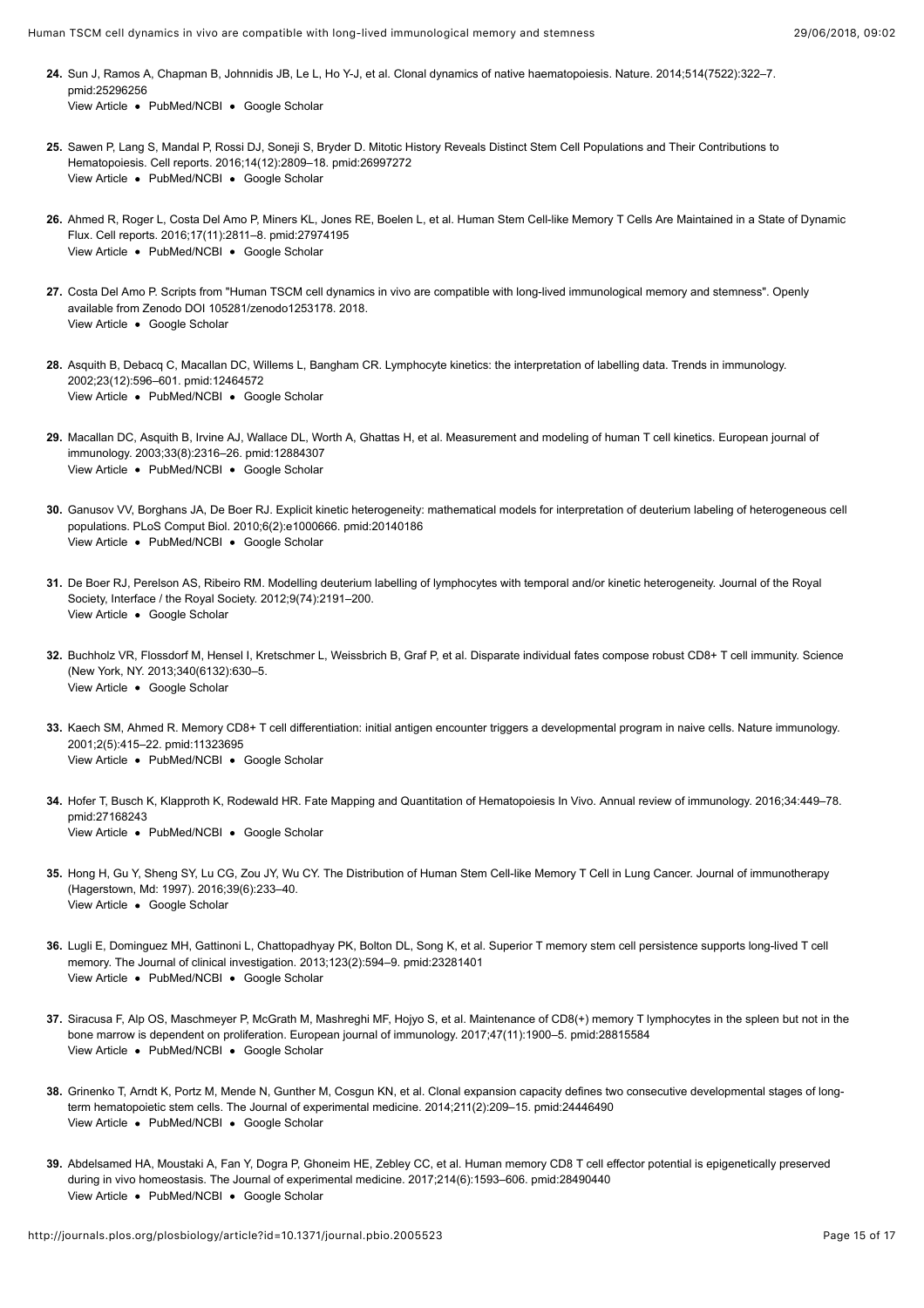- <span id="page-15-0"></span>[View Article](https://doi.org/10.1073/pnas.0709713105) • [PubMed/NCBI](http://www.ncbi.nlm.nih.gov/pubmed/18420820) • [Google Scholar](http://scholar.google.com/scholar?q=Sparse+production+but+preferential+incorporation+of+recently+produced+naive+T+cells+in+the+human+peripheral+pool+Vrisekoop+2008) **40.** Vrisekoop N, den Braber I, de Boer AB, Ruiter AF, Ackermans MT, van der Crabben SN, et al. Sparse production but preferential incorporation of recently produced naive T cells in the human peripheral pool. Proc Natl Acad Sci U S A. 2008;105(16):6115–20. pmid:18420820
- <span id="page-15-1"></span>[View Article](https://doi.org/10.1182/blood-2013-03-488411) • [PubMed/NCBI](http://www.ncbi.nlm.nih.gov/pubmed/23945154) • [Google Scholar](http://scholar.google.com/scholar?q=Closing+the+gap+between+T-cell+life+span+estimates+from+stable+isotope-labeling+studies+in+mice+and+humans+Westera+2013) **41.** Westera L, Drylewicz J, den Braber I, Mugwagwa T, van der Maas I, Kwast L, et al. Closing the gap between T-cell life span estimates from stable isotope-labeling studies in mice and humans. Blood. 2013;122(13):2205–12. pmid:23945154
- <span id="page-15-2"></span>[View Article](https://doi.org/10.1084/jem.20060995) • [PubMed/NCBI](http://www.ncbi.nlm.nih.gov/pubmed/16966427) • [Google Scholar](http://scholar.google.com/scholar?q=Continuous+recruitment+of+naive+T+cells+contributes+to+heterogeneity+of+antiviral+CD8+T+cells+during+persistent+infection+Vezys+2006) **42.** Vezys V, Masopust D, Kemball CC, Barber DL, O'Mara LA, Larsen CP, et al. Continuous recruitment of naive T cells contributes to heterogeneity of antiviral CD8 T cells during persistent infection. The Journal of experimental medicine. 2006;203(10):2263–9. pmid:16966427
- <span id="page-15-3"></span>[View Article](http://journals.plos.org/plosbiology/article?id=10.1371/journal.pbio.2005523#) . [Google Scholar](http://scholar.google.com/scholar?q=Memory+CD4+T+cell+subsets+are+kinetically+heterogeneous+and+replenished+from+naive+T+cells+at+high+levels+Gossel+2017) **43.** Gossel G, Hogan T, Cownden D, Seddon B, Yates AJ. Memory CD4 T cell subsets are kinetically heterogeneous and replenished from naive T cells at high levels. eLife. 2017;6.
- <span id="page-15-4"></span>[View Article](http://journals.plos.org/plosbiology/article?id=10.1371/journal.pbio.2005523#) . [Google Scholar](http://scholar.google.com/scholar?q=Origin+and+differentiation+of+human+memory+CD8+T+cells+after+vaccination+Akondy+2017) **44.** Akondy RS, Fitch M, Edupuganti S, Yang S, Kissick HT, Li KW, et al. Origin and differentiation of human memory CD8 T cells after vaccination. Nature. 2017.
- <span id="page-15-5"></span>[View Article](https://doi.org/10.1038/nprot.2007.420) . [PubMed/NCBI](http://www.ncbi.nlm.nih.gov/pubmed/18079703) . [Google Scholar](http://scholar.google.com/scholar?q=Measurement+of+cell+proliferation+by+heavy+water+labeling+Busch+2007) **45.** Busch R, Neese RA, Awada M, Hayes GM, Hellerstein MK. Measurement of cell proliferation by heavy water labeling. Nature protocols. 2007;2(12):3045– 57. pmid:18079703
- <span id="page-15-6"></span>[View Article](https://doi.org/10.1101/gad.439107) . [PubMed/NCBI](http://www.ncbi.nlm.nih.gov/pubmed/17908935) . [Google Scholar](http://scholar.google.com/scholar?q=The+nature+of+telomere+fusion+and+a+definition+of+the+critical+telomere+length+in+human+cells+Capper+2007) **46.** Capper R, Britt-Compton B, Tankimanova M, Rowson J, Letsolo B, Man S, et al. The nature of telomere fusion and a definition of the critical telomere length in human cells. Genes Dev. 2007;21(19):2495–508. pmid:17908935
- <span id="page-15-7"></span>[View Article](https://doi.org/10.1038/ni889) · [PubMed/NCBI](http://www.ncbi.nlm.nih.gov/pubmed/12563257) · [Google Scholar](http://scholar.google.com/scholar?q=Lineage+relationship+and+protective+immunity+of+memory+CD8+T+cell+subsets+Wherry+2003) **47.** Wherry EJ, Teichgraber V, Becker TC, Masopust D, Kaech SM, Antia R, et al. Lineage relationship and protective immunity of memory CD8 T cell subsets. Nature immunology. 2003;4(3):225–34. pmid:12563257
- <span id="page-15-8"></span>[View Article](http://journals.plos.org/plosbiology/article?id=10.1371/journal.pbio.2005523#) . [Google Scholar](http://scholar.google.com/scholar?q=Phenotype+and+function+of+human+T+lymphocyte+subsets%3A+consensus+and+issues+Appay+2008) **48.** Appay V, van Lier RA, Sallusto F, Roederer M. Phenotype and function of human T lymphocyte subsets: consensus and issues. Cytometry Part A: the journal of the International Society for Analytical Cytology. 2008;73(11):975–83.
- [View Article](https://doi.org/10.1002/eji.201343751) [PubMed/NCBI](http://www.ncbi.nlm.nih.gov/pubmed/24258910) [Google Scholar](http://scholar.google.com/scholar?q=The+who%26apos%3Bs+who+of+T-cell+differentiation%3A+human+memory+T-cell+subsets+Mahnke+2013) **49.** Mahnke YD, Brodie TM, Sallusto F, Roederer M, Lugli E. The who's who of T-cell differentiation: human memory T-cell subsets. Eur J Immunol. 2013;43(11):2797–809. pmid:24258910
- <span id="page-15-9"></span>[View Article](https://doi.org/10.1182/blood-2014-11-608539) . [PubMed/NCBI](http://www.ncbi.nlm.nih.gov/pubmed/25736310) . [Google Scholar](http://scholar.google.com/scholar?q=Generation+of+human+memory+stem+T+cells+after+haploidentical+T-replete+hematopoietic+stem+cell+transplantation+Cieri+2015) **50.** Cieri N, Oliveira G, Greco R, Forcato M, Taccioli C, Cianciotti B, et al. Generation of human memory stem T cells after haploidentical T-replete hematopoietic stem cell transplantation. Blood. 2015;125(18):2865–74. pmid:25736310
- <span id="page-15-10"></span>**51.** Alberts B, Johnson A, Lewis J, Raff M, Roberts K, Walter P. Molecular Biology of the Cell. 4 ed. New York: Garland Science; 2002.
- **52.** Murphy K. Janeway's Immunobiology. 8 ed. New York: Garland Science; 2012.
- <span id="page-15-11"></span>[View Article](https://doi.org/10.1038/nri1222) . [PubMed/NCBI](http://www.ncbi.nlm.nih.gov/pubmed/14668803) . [Google Scholar](http://scholar.google.com/scholar?q=Homing+and+cellular+traffic+in+lymph+nodes+von+Andrian+2003) **53.** von Andrian UH, Mempel TR. Homing and cellular traffic in lymph nodes. Nat Rev Immunol. 2003;3(11):867–78. pmid:14668803
- <span id="page-15-12"></span>[View Article](http://journals.plos.org/plosbiology/article?id=10.1371/journal.pbio.2005523#) • [PubMed/NCBI](http://www.ncbi.nlm.nih.gov/pubmed/9637494) • [Google Scholar](http://scholar.google.com/scholar?q=T+cell+renewal+rates%2C+telomerase%2C+and+telomere+length+shortening+De+Boer+1998) **54.** De Boer RJ, Noest AJ. T cell renewal rates, telomerase, and telomere length shortening. J Immunol. 1998;160(12):5832–7. pmid:9637494
- <span id="page-15-13"></span>[View Article](http://journals.plos.org/plosbiology/article?id=10.1371/journal.pbio.2005523#) • [PubMed/NCBI](http://www.ncbi.nlm.nih.gov/pubmed/10432279) • [Google Scholar](http://scholar.google.com/scholar?q=Telomere+fluorescence+measurements+in+granulocytes+and+T+lymphocyte+subsets+point+to+a+high+turnover+of+hematopoietic+stem+cells+and+memory+T+cells+in+early+childhood+Rufer+1999) **55.** Rufer N, Brummendorf TH, Kolvraa S, Bischoff C, Christensen K, Wadsworth L, et al. Telomere fluorescence measurements in granulocytes and T lymphocyte subsets point to a high turnover of hematopoietic stem cells and memory T cells in early childhood. The Journal of experimental medicine. 1999;190(2):157–67. pmid:10432279
- <span id="page-15-14"></span>**56.** Renshaw E. Stochastic population processes: analysis, approximations, simulations. Oxford: Oxford University Press; 2011. xii, 652 p. p.
- <span id="page-15-15"></span>**57.** Wilkinson DJ. Stochastic modelling for systems biology. Boca Raton, FL; London: Chapman & Hall/CRC; 2006. 254 p p.